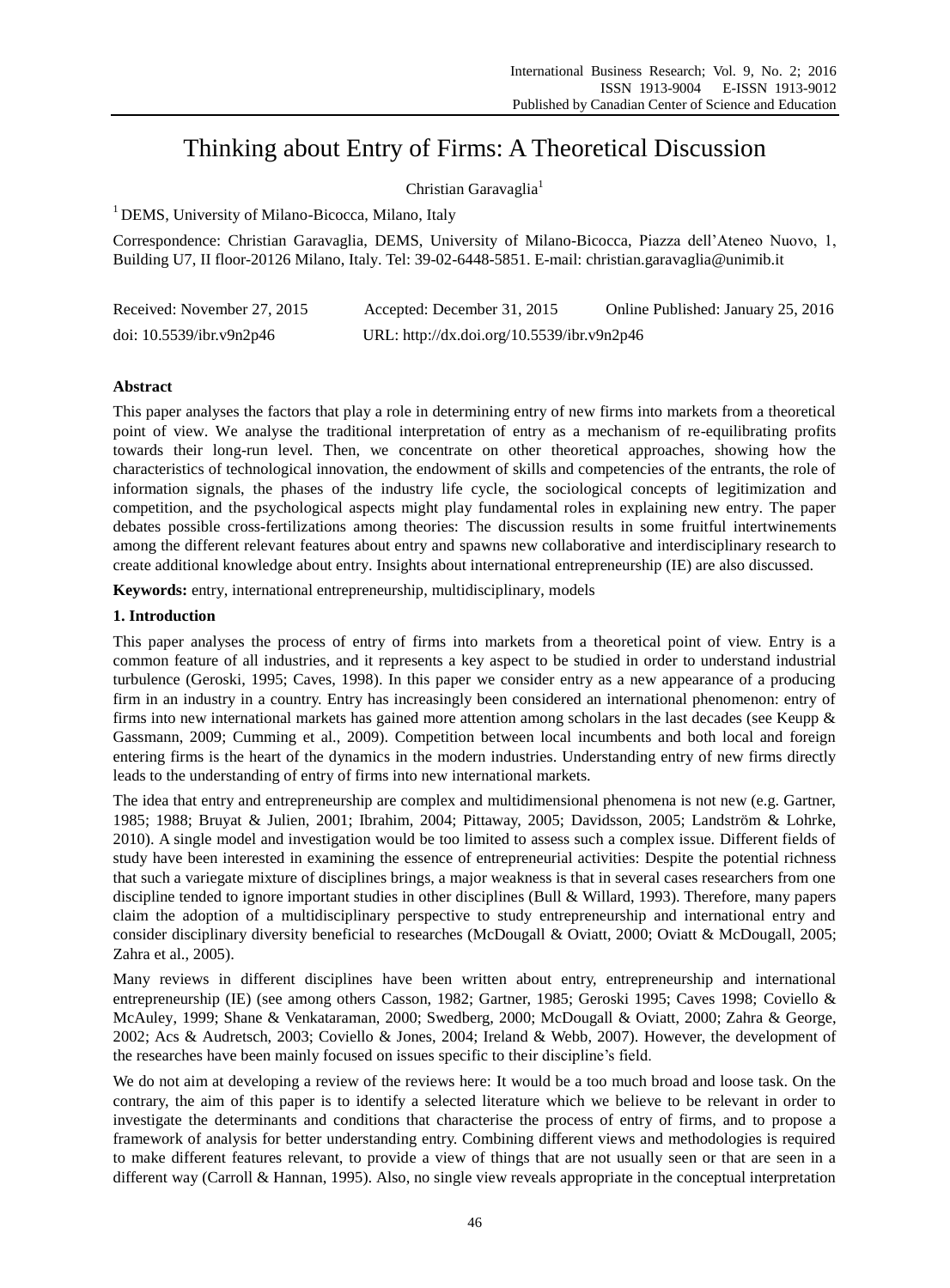of internationalisation (Coviello & McAuley, 1999). Therefore, the original contribution of this paper is not the proposal of a new model but the configuration of existing models in a different framework of study.

Our discourse does not pretend to be comprehensive; however, we claim that the analysis might be relevant for those scholars interested in studying entry. First of all, because we claim that studies about entry need disciplinary diversity to be comprehensive and beneficial (McDougall & Oviatt, 2000; Coviello & Jones, 2004; Oviatt & McDougall, 2005; Zahra et al., 2005): Combining different views and methodologies is required to make different features relevant. Secondly, because we point out some results which we believe to be useful for the implementation of IE strategies and for IE researches. Our conclusions require studies on entry and IE to focus on 3 aspects: a) to deepen the analyses on the explanations which lead firms to consider the expected level of profits after entry larger than the entry cost: The role of capabilities is the key variable in these studies; b) to tailor the analyses on the specific features of the given industry under examination: an operational and effective study about entry and IE strategies need to be industry-specific; c) to explicitly give a crucial role to the dynamics of the context and analysis: Entry and international entry strategies should be different according to epoch of the evolution of the specific industry under consideration and management needs to monitor the disclosure of information and manage the uncertainty in order to identify and act upon profit opportunities in foreign market over the stages of the industry life cycle.

Some managerial considerations immediately follow, focussing in particular on the crucial role that dynamic capabilities have in implementing effective strategies about entry decisions and international entrepreneurial behaviours in heterogeneous dynamic contexts.

The paper is structured as follows: In the following section, we discuss some selected relevant theoretical approaches on entry. First, we analyze the traditional interpretation of entry as a mechanism of re-equilibrating profits towards their long-run level. Secondly, we present the psychological approach. Third, we present the industry life cycle model. Then, we concentrate on the characteristics of a technological innovation, the endowment of skills and competencies of the entrants, the role of information and its importance in determining the timing of entry, and the sociological concepts of legitimization and competition. A concluding discussion integrates and intertwine the relevant aspects which emerged about entry and IE. A section about managerial implications concludes the work.

# **2. A "Round Table" among Theories about Entry**

This section analyses the point of view of different theoretical approaches in explaining and interpreting the entry process. Entry and IE are complex phenomena. The understanding of different theories is useful in order to study and investigate complex phenomena, that necessarily need more than a single lens to be deeply understood. Moreover, our approach is multidisciplinary: We investigate the relevant factors which explain entry according to different methodological perspectives. We claim that integrating various theoretical and methodological approaches from different disciplines could stimulate theoretical advancements in the knowledge about entry and entrepreneurship and encourage collaborations among researchers from different fields.

# *2.1 Entry as a Profit-Driven Phenomenon*

According to the traditional theories, entry of new firms occurs every time there is a level of profits in excess of long-run equilibrium in the market. Therefore, newcomers are seen to exist purely as a response to the existence of high profits, and the process of entry is considered a re-equilibrating function of the market: New firms, stimulated by the existence of extra-profits, enter the industry and, in doing so, they push profits to their long-run competitive level, where no more entry occurs. This approach is summarized by the typical orthodox model of entry:

$$
E_{jt} = \gamma \Big(\Pi_{jt}^e - b_j\Big) + \varepsilon_{jt} \tag{1}
$$

where  $E_{jt}$  represents entry at time *t* in the *j*-th industry,  $\gamma$  represents the speed of adjustment of entry to the existence of extra profits,  $\Pi_{j}^e$  is the expected level of profits after entry has occurred,  $b_j$  is the level of the so-called "limit profits", that is, the long-run level of profits of the industry *j* protected by entry barriers without attracting entry. Clearly, whenever  $\prod_{j}^{e} > b_j$ , there is a positive flow of entrants,  $E_j > 0$ .

There are many empirical results about the role of profits in stimulating new entry (Khemani & Shapiro, 1986; Kessides, 1990; Barbosa, 2003; Orr, 1974; Duetsch, 1984). In this context, one observation does seem to be generally accepted: In the debate among the economists about the role of the presence of high profits in inducing new entry into the market, it is suggested that if there is a positive effect of high profits on entry, entry responds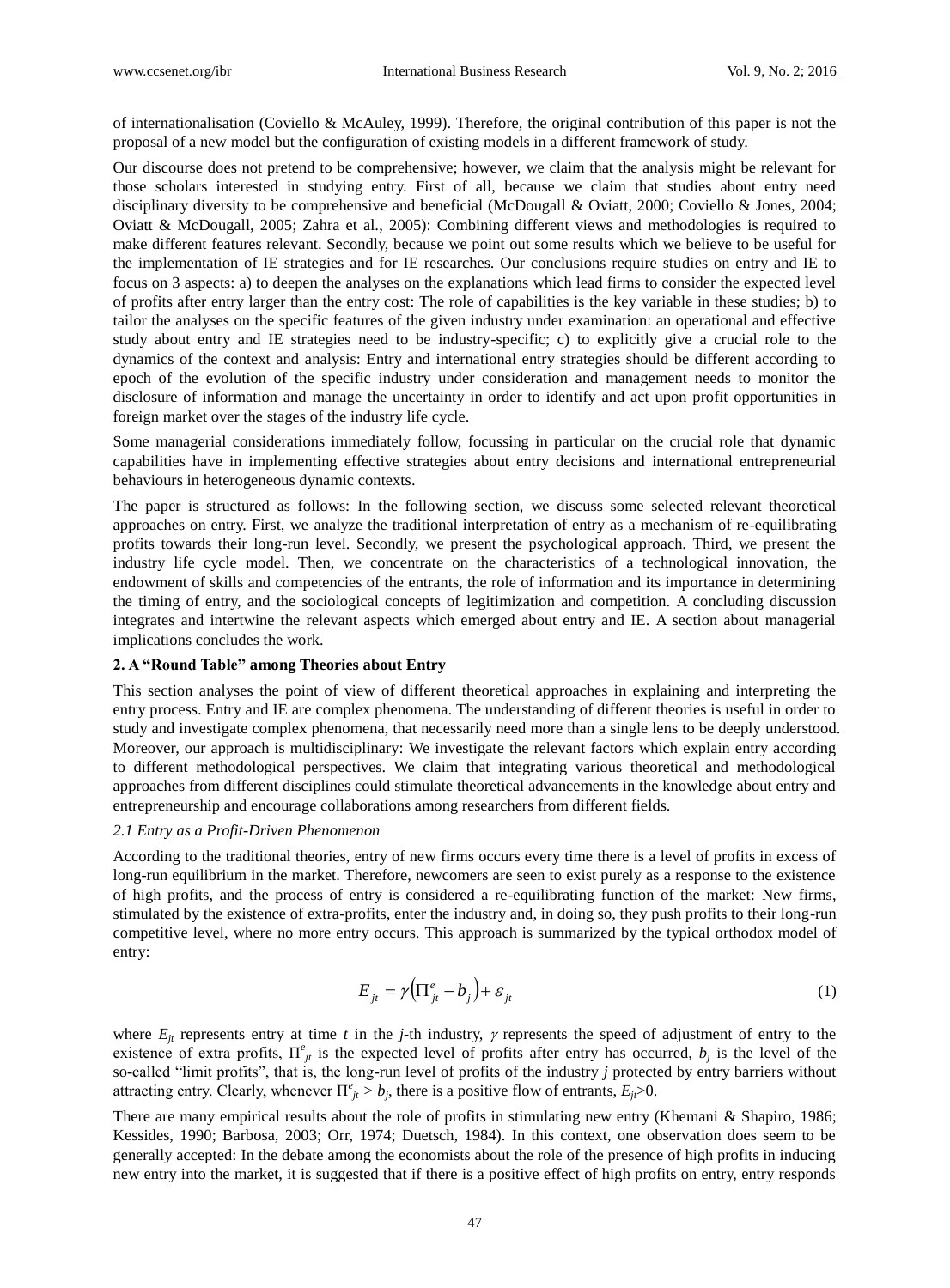only slowly. There is a time lag in the entry decision as a response to the existence of high profits (Schwartz, 1986; Ghemawat, 1987; Barbosa, 2003).

The exploitation of profit opportunities is also considered the driving force of entry in a foreign market in IE studies. In this context, IE has increased in the last decades because more efficient transportation and communication technologies enabled the internationalisation of entrepreneurial opportunities, by increasing the speed of the diffusion of information and knowledge about opportunities, and reducing the costs of the movement of resources among countries (Oviatt & McDougall, 2005). Also, the motivating force to take pre-emptive advantage of an opportunity in a foreign country, because of the risk that a local firms would respond quickly and prevent other firms entry, influences the internationalisation speed of new entry.

The important contribution of this approach relates to the explanation of the existence of some kind of barriers to entry which affect the entry process, represented by the term  $b_j$  that indicates the level of profits sustainable in the long-run at which entry is absent. Differences of profit rates among industries and countries need to be explained by some restrictions to entry (Bain, 1956): It is exactly the existence of entry barriers (i.e.  $b_i$ ) that prevents potential entrants from exploiting profitable market opportunities and allows established firms to obtain super-profits. Basically, the nature of entry barriers is related to the combination of two conditions: the structure of the industry and the incumbents' responses to potential entry. While it is not the purpose of this paper to explore the wide literature about entry barriers, it suffices to say here that in order to understand the process of entry we need to study and consider explicitly the structural conditions of the industry and also the strategic entry barriers (that is to say strategic behaviours of the incumbent firms put forth in order to keep the potential entrants out of the market). With the proliferation of game theory in economics, the strategic interaction among potential entrants and incumbent firms received much attention. Here, the concept of strategic barriers to entry is crucial. The game-theoretic approach presents the same logic as the traditional view.

If we consider the entry decision as a complex phenomenon, then it is natural to claim that this approach seems to be too stylised and too much oriented towards another phenomenon-i.e. entry barriers-to explain entry.

# *2.2 A Psychological Investigation*

Economic models typically assume that economic agents behave rationally. Usually in mainstream economics the hypothesis of perfect foresight and full rationality in the decision processes of consumers and firms takes the form of maximising behaviour of a certain objective function, like utility or profits. This assumption represents the skeleton of traditional thinking. Other models have been proposed in the economic literature and other assumptions have been made about the economic behaviour, for example, bounded rationality, satisficing behaviour, routinized decision rules and herd behaviours (Simon, 1982; Nelson & Winter, 1982; Banerjee, 1992; Bikhchandani et al., 1992). Moreover, the empirical evidence shows that economic agents depart from the perfect rationality assumption of the rational models and represent informational data in an unreliable and incoherent way. An inspection of the use of alternative psychological assumptions in economic models is useful also in interpreting the determinants and the process of entry of new firms as well as the internationalisation of firms (Zahra et al., 2005).

A cognitive and psychological investigation of economic behaviour reveals the presence of biases about one's own abilities and competencies, in terms of technological skills or competitive competencies in general (Cooper et al., 1988). The decision of entry undertaken by entrepreneurs can also be considered in the perspective of these limitations. Also, the cognitive perspective about IE considers why some firms are able to bear better with uncertainty in international environments and exploit international opportunities (Butler et al., 2010). The basic explanation of the pattern of entry refers to the concept of "over-confidence" or "over-optimism". The entry phenomenon, according to this approach is a "knowledge-centred story" (Dosi & Lovallo, 1997), in the sense that when entrepreneurs think they perceive the existence of opportunities in the industry, they decide to enter the market because of the owned competencies that might make the opportunity profitable. The thought of holding the necessary competencies in order to become profitable in the market competitive arena is related to the ability to absorb uncertainty and to the knowledge of the firm. This is particularly relevant in the international context, as claimed by Butler et al. (2010) because international entrepreneurship incorporates even more uncertainty than domestic entrepreneurship.

Many experiments show that people think themselves to be more able in understanding complex situations than they really are, and usually disregard others' bad past experiences, thinking they are competent enough to control complicated circumstances. The excess of unsuccessful entry, in fact, bears witness to the existence of some distortions in the perception of the opportunity of such an entry choice: Otherwise, firms would take into account the high probability of failure and try their luck less frequently. Entry decisions, however, are not merely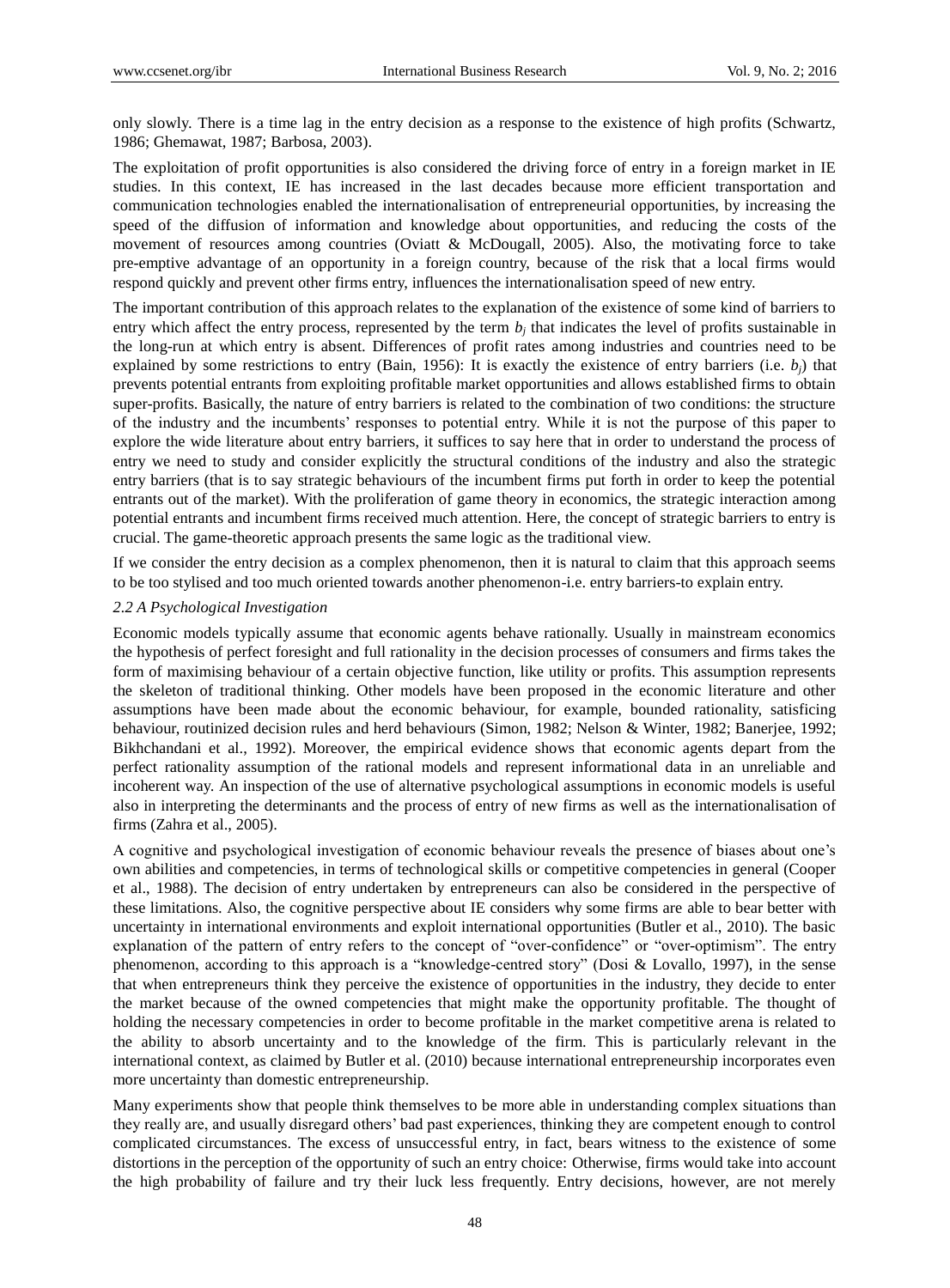mistakes originating from wrong forecasts carried out by "brave agents": The hypothesis of risk-aversion still holds. In this sense, over-confidence explains the co-existence of the risk-adverse attitude of agents with the personal belief in succeeding where most other agents fail.

Replicating an industrial environment with an experimental model, Dosi and Lovallo (1997) investigate the presence of psychological factors in influencing the entry decision. The participants to the experiment were given information about the market, such that they were able to make predictions about the opportunities of entry. Subsequently, participants were asked to predict the number of entrants and their entry decision. The experiment was designed in order to create different situations: A random-ranked condition in which the participants were given an order in which to make the entry decision, and a skill-based condition in which the participants were assigned a quiz and the decision rank was defined with respect to the correct answers given by each subject. The difference in the number of entrants in the two situations is the most interesting finding of the experiment, which could signal the presence of more confidence about one's own abilities in the skill-ranked situation. The results of the experiment show that there was excess entry in the skill-based setting in every experiment that the authors ran. Given that the participants made accurate forecasts on the number of entrants, the cause of this phenomenon does not appear related to the so-called "blind spots", but more likely it is the consequence of an over-confident attitude of the subjects in the skill-based condition; they seemed to behave as if they were thinking "I realize that on average people are going to lose money in this market, but I'm not. I'm in!" (Dosi & Lovallo, 1997). Related to this, a second result from the experiment shows the existence of a "reference-group neglect" phenomenon, that is the presence of undervaluation of the abilities of other subjects in the group one is competing with. The puzzling result is that "[…] in a sequential-entry environment, people are making a decision to enter knowing with probability one that the value of the game to the player as a group is already negative!" (Dosi & Lovallo, 1997).

The psychological investigations are useful to study entry because they highlight that it is the perception about own competencies that people think to hold which really drives the evaluation of the expected profit, and then finally leads to the decision to enter or not. Some entrepreneurs may not hold crucial skills and competencies, however they decide to enter into the market. The drawback of these studies is that they are usually decontextualized, disregarding if over-confident behaviours vary depending on the specific context (technology, epoch, national vs foreign market) under study.

# *2.3 The Industry Life-Cycle Theory*

Extra-profits opportunities, technological conditions, the pattern of the entry process and IE are determined by the stage of the development of the industry. At the beginning of the evolution, after the introduction of the product, many industrial sectors experienced rapid flows of entry, which after a certain period started to level off, and then decline when the industry went through its stabilization phase (Gort & Klepper, 1982; Klepper & Graddy, 1990; Klepper & Miller, 1995; Klepper, 1996, 1997; Utterback & Suarez, 1993). Many industries' evolution follows this particular path. Industries such as television, automobiles, tires, and radio, illustrate how new firms comes in waves and usually peaks early in the development of the market, and entry by foreign firms comes from large enterprises that gradually export and establish subsidiaries, exploiting economies of scale and cost-advantages in the growth and maturity phases of the industry life cycle (Vernon, 1966).

The industry life cycle models (Jovanovic & MacDonald, 1994; Klepper, 1996) formally explain these phenomena. This approach dates back to the seminal works by Utterback and Abernathy (1975), Abernathy and Utterback (1978) on the product life cycle. The product life cycle theory explains the evolution of products from birth through maturity: Typically, at the beginning, different variants of the product or design are available in the market, and there is high uncertainty and little consensus about the performance and the relevant characteristics of the products. As development proceeds, through a growth phase up to a maturity phase, specific product designs become dominant (in some cases a single dominant design emerges), the product is more standardized and the consumers' needs become clear. In accordance with this, the industry's characteristics also evolve following different phases. The early phase is characterized by a radical innovation that gives birth to the industry: Total output volume is very low, product innovations are frequent, market shares continuously change and there are low entry barriers. At this stage, many new entrants enter the market, and the number of firms grows rapidly. In the growth phase of the industry, output considerably grows, the number of versions of the product decline and more investment is devoted to process innovation. Barriers to entry become significant, entry rates slow down and exit typically leads to a shakeout in the number of producers. In the maturity stage, output growth slows, market shares are stable, the industry is concentrated and the entry barriers are high. Innovations tend to be fewer, and mainly concern the production process. In this context, the process of entry levels off, and newcomers find it very difficult to compete with the incumbents.

 $\overline{49}$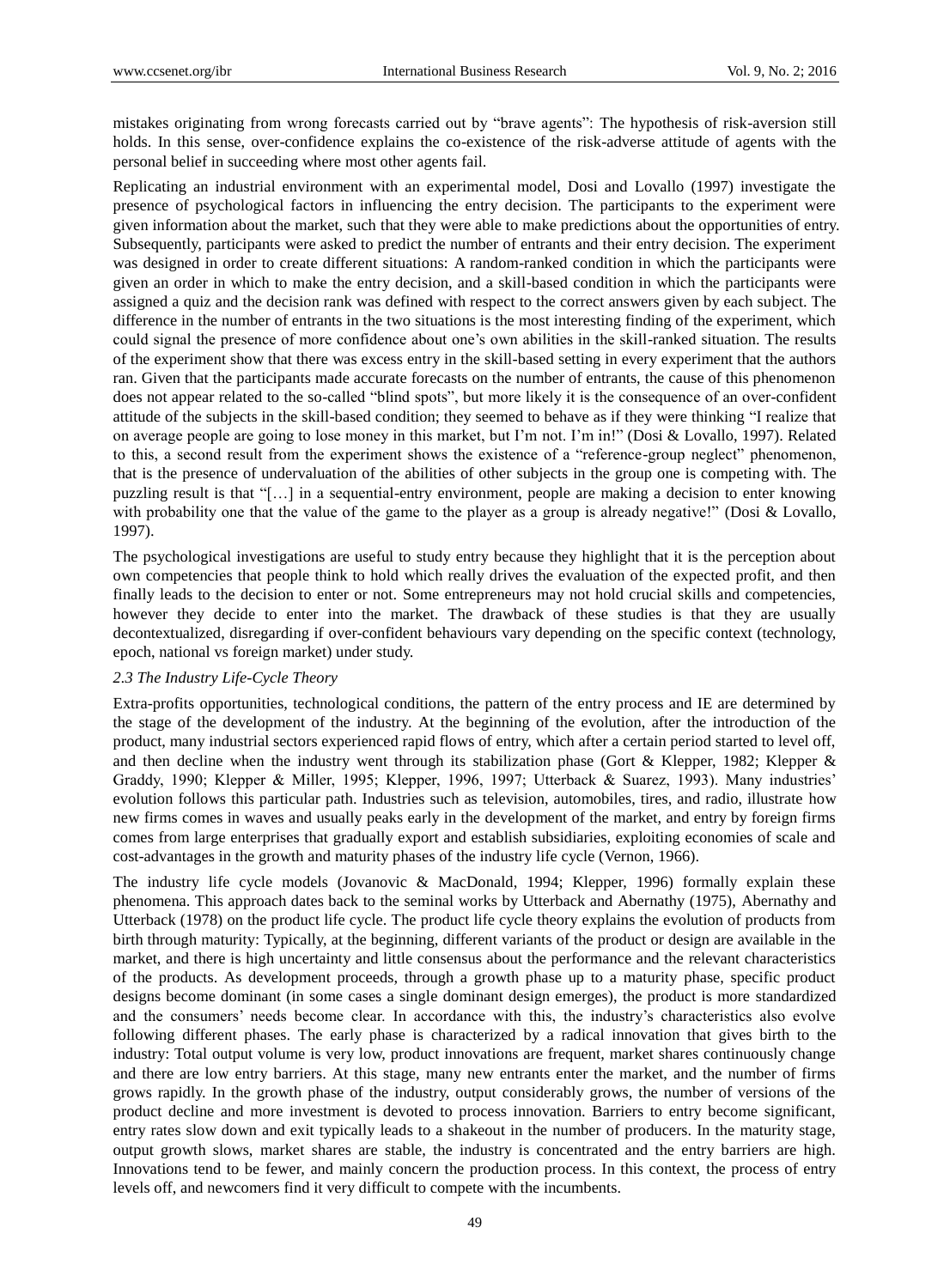Klepper (1996) proposes an interesting explanation of the industry life cycle without referring to the concept of dominant design. The model finds the firms' innovative capabilities and the role of size in influencing R&D investment decisions to be the key elements that shape the evolution of the market structure. Two plausible entry paths emerge: In the first, the number of entrants reaches its maximum at the start of the industry and then it declines (as happened in the television industry in USA), while according to the second path, the number of entrants firstly rises over time and then it decays (as in the automobile and the tyre industries in USA). In both situations, however, the number of new entrants becomes small (Figure 1).



Figure 1. Possible entry paths over the industry life cycle

Intuitively, the driving force of the model is given by the dependence of the returns of process R&D on firm size: Bigger firms have more incentive to invest in process R&D because they would benefit from a cost reduction on a larger output (for a formal description of the model see Appendix A). This leads the less innovative and efficient firms to exit the market because the price falls over time as long as output expands. This means that later entrants need to be relatively more efficient in product innovation in order to find entry profitable. However, at some point in time the entry process stops, given that the potential entrants have a larger and larger cumulated disadvantage with respect to incumbent firms.

What does this model tell us about entry? First of all, the basic determinant of the process of entry, given by the profitability of the entry decision  $(\Pi^e_{it} > 0)$ , in Appendix A), is an explicit function of the innovative competencies (*si* in Appendix A) of the firm. Firms are heterogeneous and consequently they respond differently to the market opportunities and stimuli: it follows that the model is able to predict that entrants are different among them, and that entry and exit are simultaneous. Moreover, entry and  $\Pi_{it}^{e}$  depend on R&D investments. Product innovations are typically introduced by newcomers, while process innovation is led by incumbent firms. The resulting rate of innovation predicted by the model, including both process and product, is represented in Figure 2. Finally, the process of entry is seen as a dynamic phenomenon, that follows different phases in accordance with the evolution of the industry. In each of these stages different factors are relevant in explaining entry, and the phenomenon of entry is seen and explained in connection with other structural characteristics of the industry, in particular, product and process innovation.



Figure 2. Product and process innovation over the industry life cycle

In this story, IE typically follows a stage evolution. The well-known Uppsala model describe the process of entry of firms in new foreign markets as a sequence of international activities, beginning with occasional exports, through regular exports, to the development of an international division and the establishment of a fully integrated enterprise (Oviatt & MacDougall, 1994). Exploiting economies of scale in the home country, firms start to internationalize by exporting in foreign markets. International competition becomes tougher and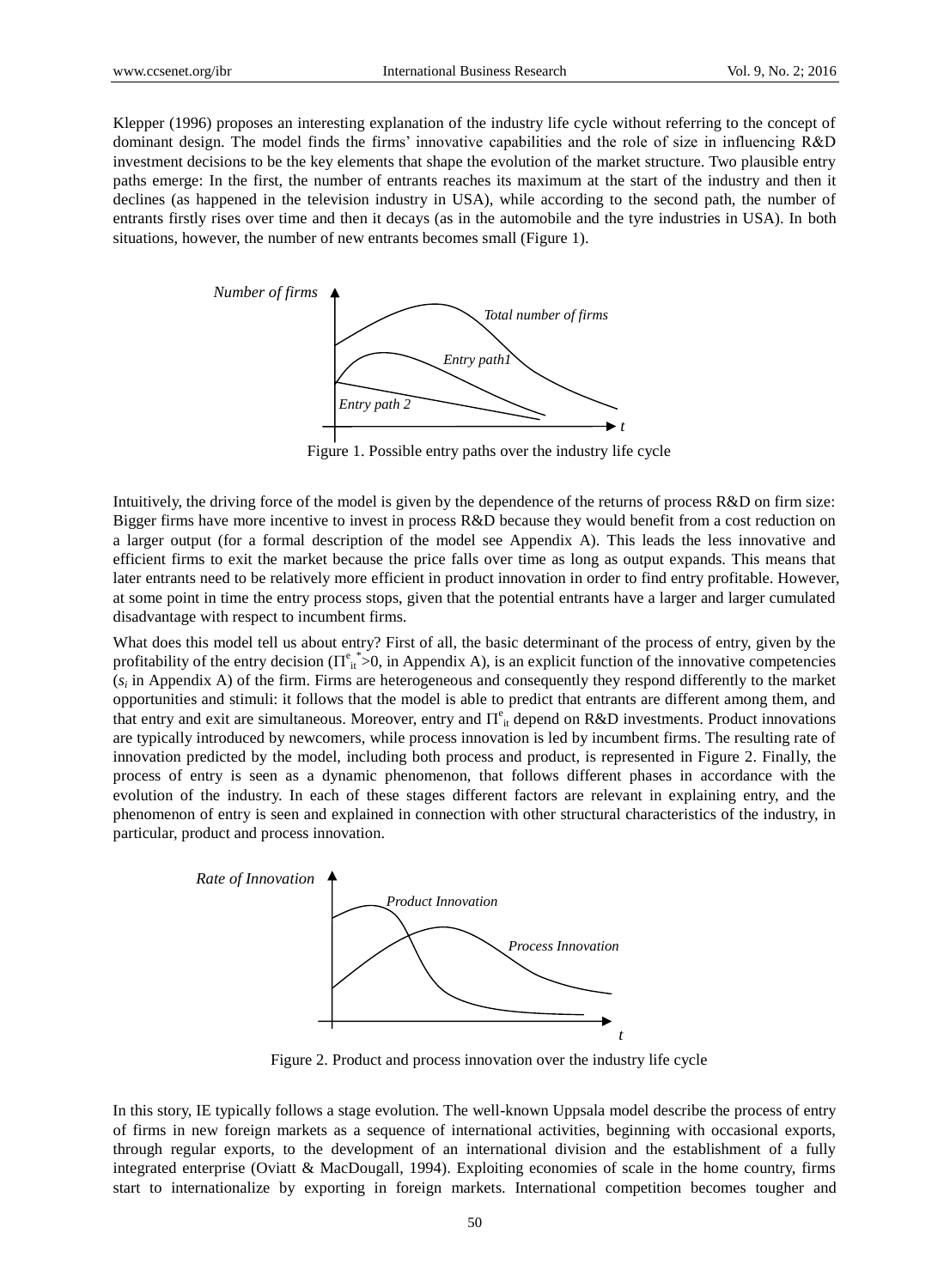low-wage countries' firms exploit low cost strategies in an international context. Subsequently, firms gradually acquire knowledge about foreign markets and increase their commitment to these markets by establishing a sales subsidiary or beginning production (Johanson & Vahlne, 1977).

The staged development of firm internationalization has been criticized. Many firms skipped stages with unexpected speed in their development of foreign divisions, and many other firms born global by seeking to exploit their competitive advantage in multiple countries from inception (Oviatt & MacDougall, 1994). This phenomenon seems to be particularly related to high-tech firms, as well as to changing economic, technological, social conditions that increase the speed of information, communication and homogenization of markets. Again, the study of technological change and innovations, the spread of information and knowledge firm-specific traits, become crucial to add richness to our framework about entry and IE. We turn to these aspects in the following sections.

# *2.4 Technological Regimes*

Self-perception of technological competencies influence entry decisions, as mentioned in Section "A Psychological Investigation". Relatedly, the technological features of a given market are crucial in determining entry choices. Since the last century, in "The Theory of Economic Development" (1934) Joseph Schumpeter focused his attention on the role played by technological discontinuities and entrant firms in shaping the evolutionary dynamics of industries. The "innovator entrepreneurs" play a crucial role in the dynamic process of the capitalist economies: motivated by the expected profits associated with the introduction of the new technology and, not less importantly, by their creative spirits and by their "personality", they start up new firms and destabilize the market, displacing the existing firms.

Following this view, then, it is possible to understand the economic process of industrial change as a continuum of periods of dominance of a certain technology and its related incumbent firms, followed by a new technological breakthrough and the entry of new firms displacing the old ones. According to this version of events, the main determinant of the process of entry must be found in the opportunities opened up by the technological innovations and by the innovative capabilities of the new entrants.

The concept of technological regimes (Nelson & Winter, 1982) emphasises the role of the technological attributes of an industrial environment. Referring to the works of Schumpeter, "The Theory of Economic Development" (1934) and "Capitalism, Socialism and Democracy" (1950), it is possible to distinguish two different patterns of economic development. The first, related to the young Schumpeter's view, describes the process of economic change as a continuous unveiling of new products and innovations, displacing the existing ones, by entrepreneurs associated with new firms. This is the famous notion of "creative destruction", in which "[…] new combinations are, as a rule, embodied in new firms which generally do not arise out of the old ones but start producing beside them" (Schumpeter, 1934). Winter (1984) defined this view as the "entrepreneurial regime", contra-posed to the "routinized regime". In the former, the innovative activity is carried out by newcomers, who drive the existing firms into decline (Winter, 1984), while in the latter the innovative conditions are favourable to established firms as the major source of innovation, as expressed by Schumpeter in "Capitalism, Socialism and Democracy" (1950). In this latter case, then, established foreign firms might take advantage of thier experience in discovering, enacting and exploiting opportunities that cross national borders, thus internationalising their action. The ability of exploiting these opportunities depends both on the characteristics of the knowledge and experience of the firm and on the characteristics of the technological regime.

Are technological regimes country-specific or technology-specific? According to this line of research, then, the determinants and causes of the process of entry of new firms need to be studied and understood with regard to the specific technological environment under examination. Technological regimes are usually defined by the combination of four different factors (Malerba & Orsenigo, 1995), i.e. technological opportunities, appropriability conditions, cumulativeness of technical advances and dimensions of knowledge base. The combination of these factors gives rise to the definition of two different patterns of innovative activities, named "Schumpeter Mark I" or "widening", and "Schumpeter Mark II" or "deepening". Similarly to the analysis of Winter (1984), these patterns are associated with the role played in the innovative activities by the new innovators and by the incumbent firms, respectively.

Linked to the notion of technological regimes is the work of Audretsch (1995). Audretsch proposes, and empirically tests, two different models of industry evolution. On the one hand, the model of "the conical revolving door" shows that there is a flow of new entrants which after some periods exit the market, leaving the incumbents in relatively the same condition as before the entry process occurred. On the other hand, there is the model concerned with the "metaphor of the forest", in which the new entrants displace the established firms and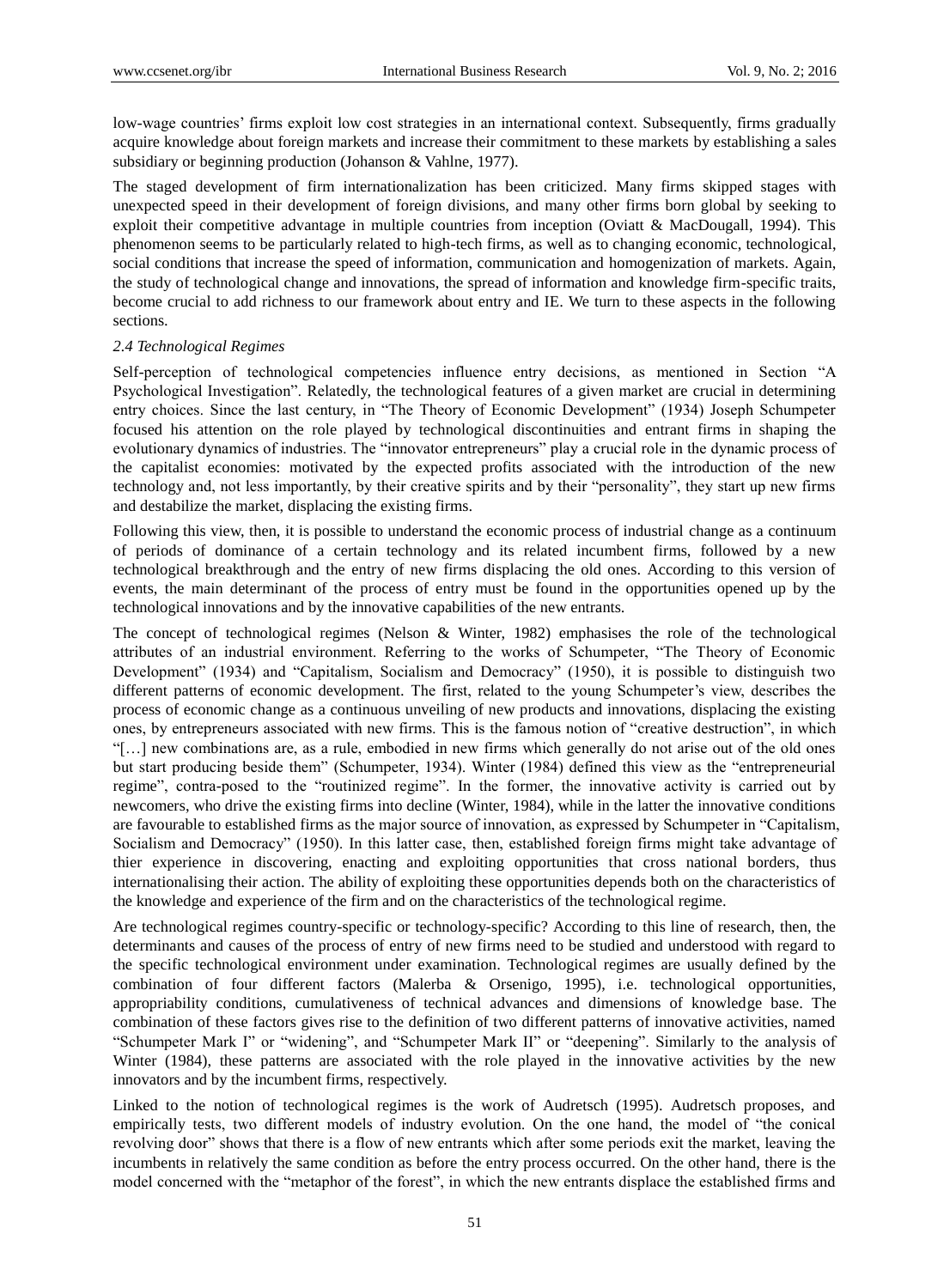force them to exit the market. These two models are strictly related to the concept of technological regimes: the first recalls the "Schumpeter Mark II" regime, while the "metaphor of the forest" is closer to "Schumpeter Mark I". Industries such as electronics computing equipment and process control instruments, in which small firms have an innovative advantage over large firms, conform to the metaphor of the forest. In other sectors, such as pharmaceutical products and aircraft, large firms generate most of the innovative activity, thus being consistent with the model of the revolving door (Audretsch, 2002).

What we learn from the technological regimes approach is that we cannot generalise the understanding of the process of entry, disregarding the technological features of the industry: Some technological conditions favour entry more than others. The introduction of a new technology represents new opportunities for existing firms as well as for newcomers, for local firms as well as foreign ones. Entry is explained as a vehicle to exploit the market opportunities opened up by the technological evolution of the industry, which brings new knowledge and capabilities. According to this view, the process of entry is, then, competence-driven. The innovative expertise and knowledge of the entrant firms, together with the technological conditions, represent the relevant aspects that we have to study in order to understand the meanings and the determinants of entry.

This conclusion is robust across countries; that is to say, entrepreneurial activities generated by technological opportunities are technology-specific and not country-specific (Malerba & Orsenigo, 1996).

#### *2.5 Technological Change and Firms' Competencies*

The explanation given by the competence-enhancing and competence-destroying approach is strictly linked and complementary to the technological regime theory. The focus of the analysis is again on the role of technology. In addition, here, a distinction between which type of technological change occurs and the effects on the competencies of firms are explicitly considered.

According to this approach, firms are repositories of knowledge and specific competencies, technological changes affect the validity of competencies associated with the technology, and as a consequence the process of entry of new firms is explained in terms of the type of the technological change. Distinguishing between the concepts of competence enhancement and competence destruction is, then, of particular interest for the study of the emergence of new firms in the industry and of the evolution of market structures.

Competence-destroying discontinuity is associated with new knowledge and capabilities deriving from the utilisation of new technology, which differ from the expertise previously developed by the incumbents, and from the know-how linked to existing products and production processes. On the other hand, competence-enhancing technological change further improves upon the existing technology, building on the experience, skills and competencies that have already been accumulated by the incumbent firms over time.

In the former case, the effect on the market structure is disruptive. New firms enter the market embodying the new knowledge and technological expertise. They are revealed to be more effective and faster in the introduction of the new technology, while the incumbent firms demonstrate a sort of lock-in into the old procedures and existing technology. The existing technology is then rendered obsolete by the entrance of the new firms. The result is the emergence and dominance of a new population of entrants, that displace the existing firms from the market. This does not occur in a situation of competence-enhancing technical change, where incumbents can rely on their experience and accumulated knowledge base, which turn out to be necessary in the process of exploiting the new technology and competencies. Tushman and Anderson (1986) and Anderson and Tushman (1990) examine the cases of different industries (cement, container glass, flat glass and mini-computer industries) in which competence-destroying and competence-enhancing technological discontinuities shaped the evolution of the market structure.

In presence of changes in the technological knowledge base, new firms may want to explore their knowledge development across many countries. These new born-global firms internationalise from inception being faster and more effective in the introduction of the new technology, with respect to the incumbents which are locked into old procedures and routines (Autio et al., 2000; Zahra et al., 2000): their organizational capabilities and innovativeness support their superior performance in various countries (Knight & Cavusgil, 2004). More generally, many researches emphasised how IE activities are positively related to industries where rapid technological change is common (McDougall et al., 2003). International entry focuses on the provision of innovative, differentiated, high quality products and services, by using unique technological knowledge, thus gaining a competitive advantage over domestic firms (Oviatt & McDougall, 1994, 1995; McDougall et al., 2003).

What do we learn from this approach? Basically, we recognize the need to study entry by looking at the type of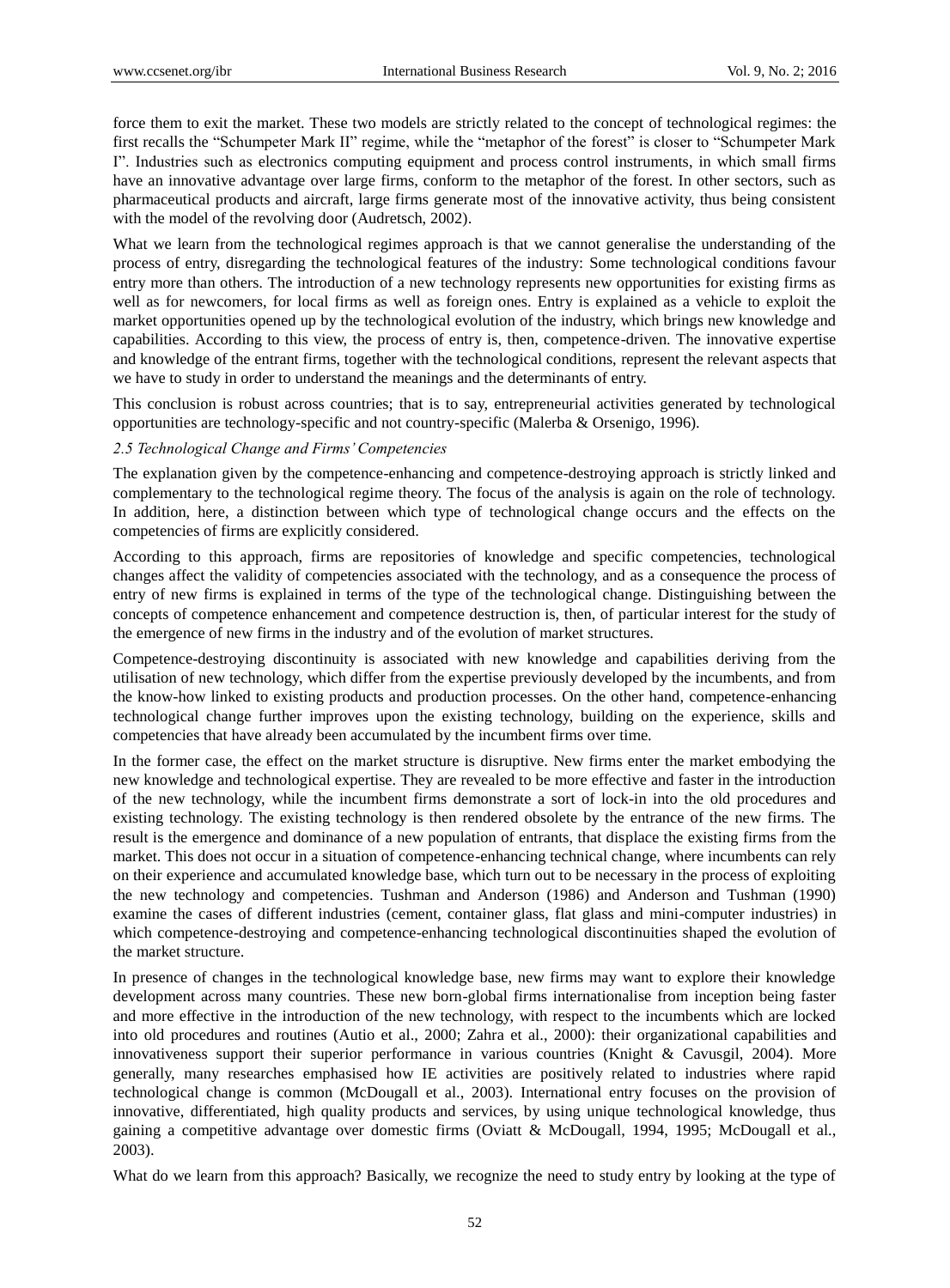technological change and more precisely at its effects on the firms' competencies. According to this view, we can say that the process of entry is competence-and knowledge-driven: Entry and IE occur because of their ability to create, bring and explore new knowledge that generate profit opportunities. We conclude now that the type of technological change and the effects on firms' knowledge is central in explaining which firms enter, when and where. Many empirical works show how entry and survival are positively correlated with the endowment of new entrant's skills and knowledge. Barbosa (2003) finds that human capital variables have a stronger effect on entry than profit ones. Brüderl et al. (1992) show that the survival probability of entrants seems to be positively related to the education of the founding entrepreneurs, and Mata (1996) shows that entrepreneurs with higher schooling start with initial larger firms. Also in IE, researches show how the entrepreneurial team experience (McDougall et al., 2003) and perception of capabilities (Sommer, 2010) influence the propensity and intention to enter international new markets. Zahra et al. (2000) show that international performance of firms is related to firm's knowledge gained through technological learning. The characteristics of the knowledge base of the firms' decision makers and entrepreneurs are then crucial to understand the decision of entry of firms into international markets and the fate of entrant firms. In this respect, Mejri and Umemoto (2010) claim for a knowledge-based model of firm internationalisation, supporting the idea that market knowledge, experiential knowledge, network knowledge, cultural knowledge and entrepreneurial knowledge explain the decision of firms to become international, their performance and strategy of entry.

#### *2.6 The Role of Information and Uncertainty*

The decision by potential entrants to enter a new market requires, first of all, the identification of the profit opportunities in this market. Information can be explicitly considered to explain entry into an industry and IE. If we realistically assume that information is not perfectly diffused among the economic agents, then it becomes obvious that the entry decisions also depend on the level of information held by a firm.

The role of information and uncertainty to explain entry has been analysed in a theoretical model proposed by Horvath et al. (2001). Looking at the life cycle pattern of some industrial sectors, like beer brewing, automobile and tyre industries, it is surprising to notice how the industrial evolution is characterised by a period of infrequent entry, followed by a wave of mass-entry and a subsequent shakeout. The model explains the shakeout by considering that empirical findings show a clear stability of the hazard function over time. This implies that a shakeout can be explained as the natural consequence of a previous period of mass-entry. What we need to explain, then, is the phenomenon of mass-entry. The crucial assumption of the model is that there is uncertainty about future profitability at the moment of undertaking the entry decision. It is by observing the post-entry results of other firms that potential entrants untangle their uncertainty about future profitability. Thus, a mechanism of informational cascade can explain the mass-entry phenomenon: firms that initially may be pessimistic about the future, due to the fact that entry may reveal to be unprofitable, can resolve their uncertainty and may decide to enter the market by observing the experience and the performance of the established firms. The conclusion is that "as more firms enter the market, more information gets released to potential entrants by their operations, speeding up the resolution of uncertainty and triggering additional entry whenever the likelihood of a good market increases" (Horvath et al., 2001).

This process explains the entry decision of new firms in terms of the informational uncertainty about the future viability of the industry: The more informative the signals from the incumbent performance are, the more information will be revealed and consequently the more likely a mass-entry phenomenon is to occur. Along this line, Butler et al. (2010) discuss the ability of entrepreneurs to absorb uncertainty associated with exploiting an opportunity and the ability of bear uncertainty as determinants for IE. These abilities play a key role for the achievement of a competitive advantage of the international entrepreneur. In this context, the ability of managing uncertainty of the firm relates to the alertness to respond to the signals coming from the observation of the post-entry results of other firms untangling uncertainty about opportunity and profitability.

In a formal representation of the model, the idea of uncertainty about future profitability is represented by assuming that not all the firms in the industry certainly obtain an order for their product every period. The unknown probability of receiving an order is *q*: A higher value of *q* implies, then, higher expected profits. Firms at time 0 hold initial beliefs about *q* summarised by the probability density function  $g_0(q)$ : These beliefs are updated according to the number of orders relative to the number of incumbents. Potential entrants learn the true value of *q* by observing the active firms in the market, forming their expectations over the value of being in the market in the subsequent period. The model is solved numerically, and the equilibrium number of incumbents, *N*, is determined as a function of the value of *q*. In the simple case in which the prior distribution of *q* is characterised only by two values,  $q_l$  and  $q_h$ , with the prior  $Pr\{q=q_l\} = \alpha$ , the results of the model are determined by the distance *d*: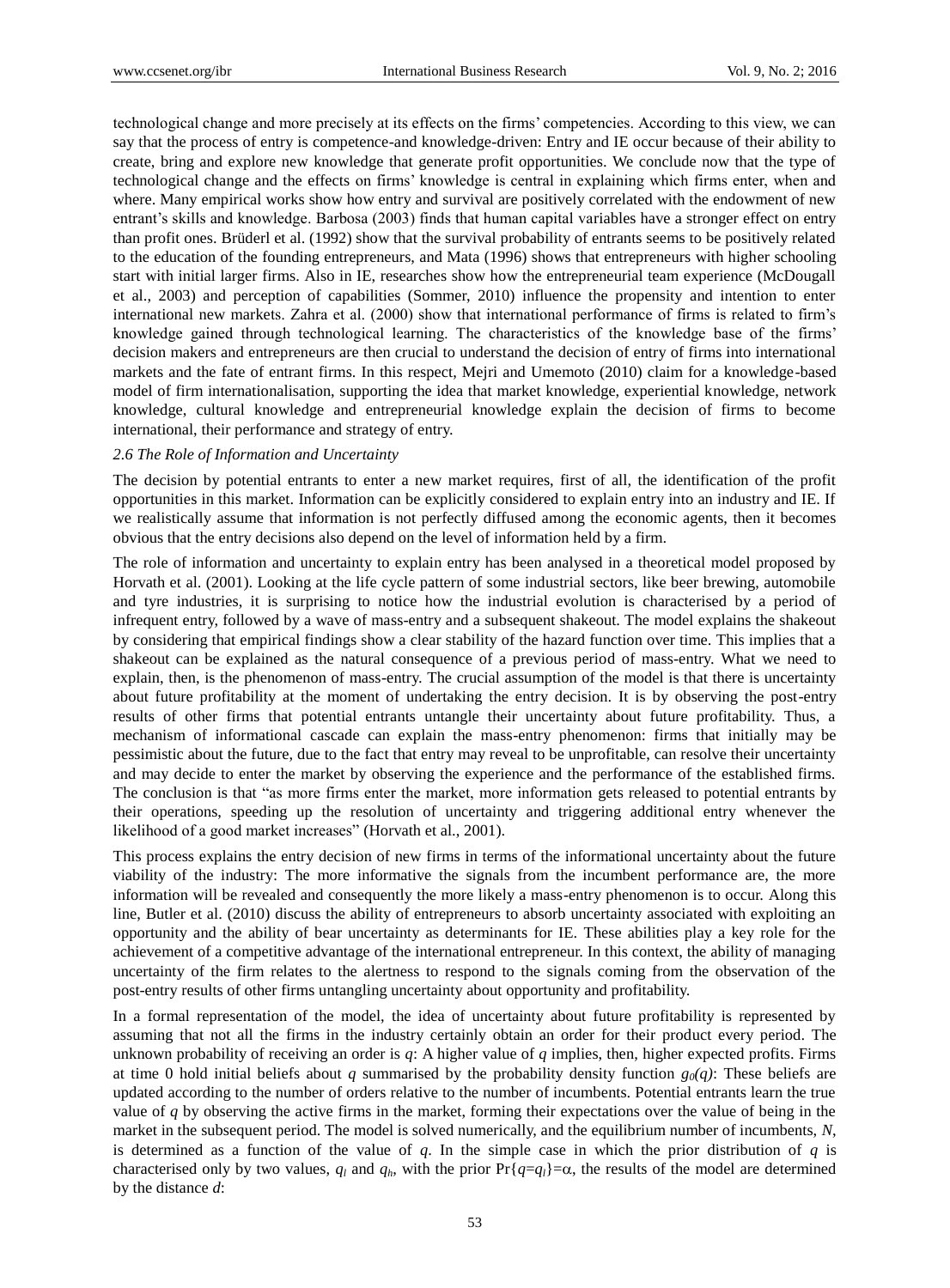$$
d \equiv q_h - q_l \tag{2}
$$

which indicates the informational content of the signal. A higher value of *d* means that the agents' beliefs are updated faster. In fact, the extreme case in which  $q_h = q_l$ , that is  $d=0$ , means that a given realisation for entry is as likely under each value of *q*. On the other hand, when *d* is high, we have diverse evaluations from the same realisation. As a consequence, the simulation results show the importance of *d* in driving the evolution of the industry: When *d* is high, the process of entry is fast, while in the case of low *d*, it is smoother. Moreover, if we allow the prior distribution to be more diffuse (for example, a continuous function), then, new information coming from the observable firms does not lead to a large updating of the beliefs. As a consequence, the shape of the pattern of entry becomes more diffuse (Note 1), and eventually it might take a different form. The simulation results, as reported in Figure 3, illustrate how a concave shape might emerge.



Figure 3. Paths of entry

This model is useful for investigating entry and IE because it reveals how the informational content of the signals related to other firms' experiences may influence the waves of subsequent entry. If other experiences are highly informative then entry may stimulate new entry. The diffusion of information matters in affecting entry and IE.

#### *2.7 Organizational Ecology: The Legitimization Process of a New Organizational Form*

The sociological approach of the "Organizational Ecology" theories explain the entry process of firms from the point of view of the firm population more than on the single firm's decision (Hannan & Freeman, 1984). Firm populations' (or more broadly organization populations') long-run evolution is examined in terms of vital rates: Birth, survival and mortality rates. Two sociological forces drive the evolution of the populations: The process of legitimization and the process of diffuse competition, and the key variable of the model is given by the population density, i.e. the number, *N*, of organizations in the population. Let us focus on the founding rate of new organizations and its relationship with the two driving forces.

The process of legitimisation,  $L(t)$ , indicates the taken-for-granted attitude in considering a given organisational form. According to the legitimisation, a particular organisational form follows a time process during which it becomes considered more and more the natural way of doing certain things (Carroll, 1997). At the very first manifestation, a new organisational forms lacks legitimisation, suffering the "liability of newness" effect: There might be general hostile behaviour from suppliers, customers and institutional authorities; workers might be hard to find; suppliers must be properly well-informed about the needs; customers need to be persuaded; usually capital resources are limited because of the risks and the reluctance of financing institutions associated with something new. As the organisational form diffuses, its legitimacy rises. The effect of this process, however, is decreasing: The legitimization effect added by the additional organization is positive, but it increases with a population's density at a decreasing rate. In other words, the effect is stronger when there are few organizations in the populations and it reaches a ceiling when *N* is high.

The process of competition, *C(t)*, indicates the level of competition among firms when they depend on the same set of resources. The resources are finite and consequently the competition becomes more and more fierce when the number of the same type of organization proliferate. This means that the effect of diffuse competition increases with the increase in *N* at an increasing rate.

The founding rate of new firms,  $\lambda(t)$ , is positively influenced by the legitimization effect and negatively by competition:

$$
\lambda(t) = a(t) \frac{L(t)}{C(t)}\tag{3}
$$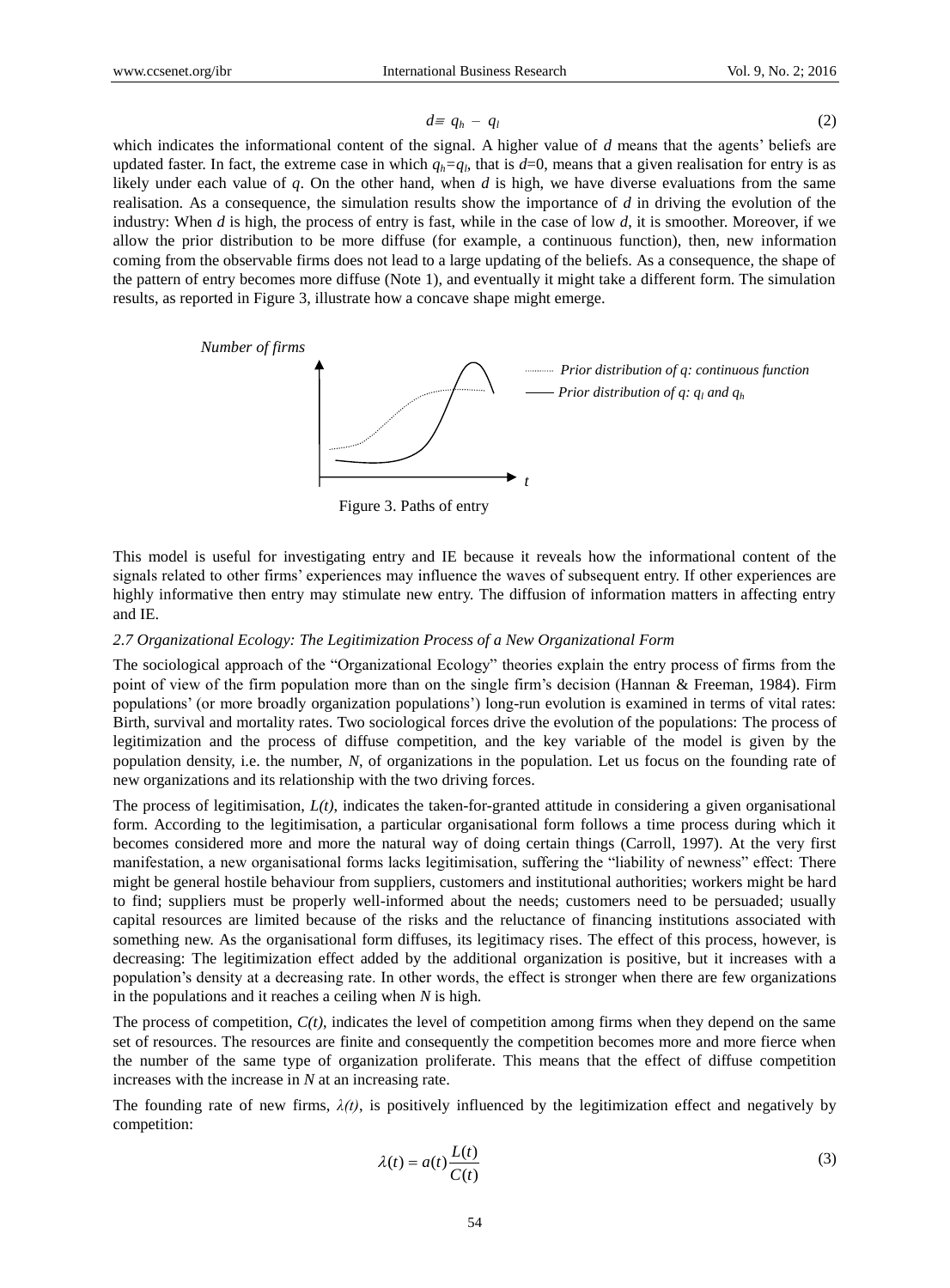The expression (3) of the founding rate typically exhibits a non-monotonic relationship with the population's density *N*. The model also specify the relationship between these forces and the mortality rate *μ(t)*. This gives rise again to a non-monotonic pattern: initially the mortality rate falls as a function of *N*, and secondly it rises, generating a U-shaped path. Graphically we can depict  $\lambda(t)$  and  $\mu(t)$  as in Figure 4.



Figure 4. The patterns of the entry rate  $\lambda(t)$  and mortality rate  $\mu(t)$ 

For our purposes, it is important to emphasise the determinants of the dynamics of entry, that is to say the inverted U-shaped pattern of the founding rate in the model. At the beginning of the organisational population's evolution, the legitimization effect prevails over the competition, while as *N* increases at later stages, competition predominates. While the legitimization effect is rising, the given organisational form gradually loses its character of novelty and becomes more attractive for entrepreneurs. Opportunities associated to this organisational form open up. Moreover, "[…] organizations founded during periods of increasing legitimation also find it easier to attract capital, suppliers, customers and employees. They also face fewer institutional obstacles" (Carroll, 1997). As a consequence, the model predicts increasing founding rates and declining mortality rates. But, with the subsequent increase in the number of organizations, the process of competition strengthens, while the legitimization effect increases little or none. These processes lead more and more to a reluctance in entrepreneurs to starting up new firms and accordingly the entry rate falls during this period, while existing firms find the going tougher, leading to higher rates of exit (Carroll, 1997).

This model is useful for interpreting IE. There is a legitimization effect also in IE: Liability of newness exerts a critical negative effect over international new entrants. A more hostile behaviour from customers and institutional authorities is particularly important when costs related to product and service failure or non-performance are relevant. Burgel and Murray (2000) call this difficulty "liability of alienness", Zaheer (1995) "liability of foreignness", Johanson and Vahlne (2009) "liability of outsidership". In this situation, the effect of the legitimization process of IE induces more other firms to operate internationally: As the number of international new ventures increases, then, we expect that the "liability of alienness" effect decreases.

With regard to competition we emphasise two effects on IE. On the one hand, the stronger the process of competition in a foreign market, the lower profit opportunities and consequently the lower the attractiveness to internationalise in this market. The more viable strategy to internationally enter becomes, again, the innovative, knowledge based, technological competitive advantage of the firm. On the other hand, the stronger the process of competition in the domestic market, the higher the incentive to expand internationally in order to increase sales volumes (McDougall et al., 2003). It comes out a picture in which, after a period of local development and legitimisation, firms tend to enter foreign markets to offset local competition. Only the more innovative firms might expand internationally since the beginning facing the international legitimization constraint and international competition by exploiting their innovative competitive advantage.

In conclusion, the organisational ecology approach is important in emphasising the presence of sociological forces in driving the population's evolution and the pattern of entry. The legitimization effect plays a crucial role in determining the viability of a given organisational form and its diffusion over time. The difficulties associated with the novelty of the beginning are shortly overcome, but more organizations imply a fiercer competition such that entry becomes steadily less attractive.

# *2.8 The Resource Partitioning Model*

Many industries across countries experienced a rapid surge in the number of firms during the late stage (maturity) of their evolution: For example, the brewing industry, telephone companies, winemakers, the newspaper industry in the U.S. (Carroll, 1985; Swaminathan, 1995; Barnett, 1997; Carroll & Swaminathan, 1992, 2000), the auditing firms in the Netherlands (Boone et al., 2000), the early American feature film industry (Mezias & Mezias, 2000),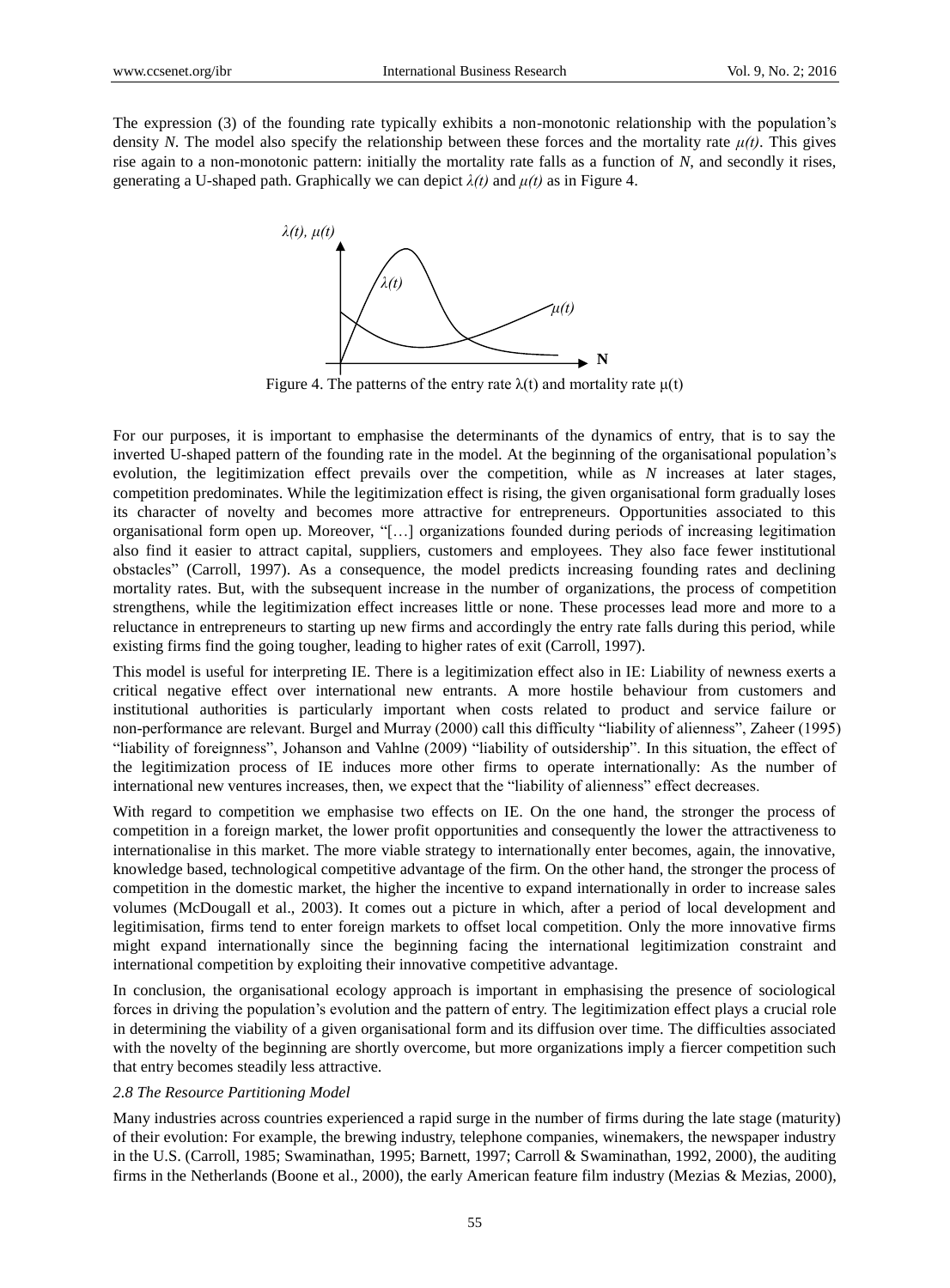the Italian brewing industry (Garavaglia, 2009). Both the organisational model of legitimization and competition and the industry life cycle theories are not able to explain such a phenomenon. Usually mature industries that exhibit high concentration rates are also characterised by strong entry barriers, such that it is not common to observe an increase in the number of entrants. The resource-partitioning argument helps to elucidate this issue.

The resource-partitioning model makes a distinction between "generalist" and "specialist" organizations' evolution inside the population, referring to the concept of "strategic groups" (Carroll & Swaminathan, 1992; Caves & Porter, 1977). When industry's concentration is high, there creates more "room" in terms of resources for new organizations. These organizations are typically small and assume a different organizational form from the prevalent one in the industry. The model explains how with the increasing concentration ratio, big generalist producers leave some resource space free for small specialist producers. Besides the typical standardized product of the generalist organizations, then, small specialist firms exploit the opportunities for typically more specialized products.

The two key concepts in this model are economies of scale and the resource space. The first mechanism explains the decline in the number of generalist organizations and a consequent rise in the concentration ratio, that in its turn increases the opportunities for specialist organizations. As a result, there is a flow of new firms entering the industry and the number of organizations in the population rises. The explanation of the resource space left to specialist organizations when the concentration level is high is given graphically in Figure 5 (Carroll, 1985). Let us depict a market representing the total amount of resources available to the organizations as a square, and let us represent the resources obtained by a given generalist organization as a circle (Note 2). The left area in the figure represents the available resources. Generalist organizations aim at the centre of the market (Note 3), and they slightly differentiate themselves to attract more and different consumers: This is represented by the overlapping circles in Figure 5, where the common area corresponds to those consumers who purchase the product (or service) of all the generalist organizations (Note 4). In Figure 5, two possible market configurations are reported. In market A, there are three generalist producers, so we refer to this situation as an unconcentrated market. Meanwhile, market B is highly concentrated: In this case, typically, the organization is larger than in the less concentrated case, but the total market share is smaller. When economies of scale lead to a highly concentrated situation, for simplicity suppose only one firm, keeping the dimension of the market (i.e. the square) constant, it is possible to recognise that the "free area" representing the consumer resources that can be drawn on for sustenance without engaging in competition with generalists is larger than in the less concentrated market (Figure 5). This means that more small pockets of resources are left for smaller specialist organizations when the market is highly concentrated.



Figure 5. Resource space in an unconcentrated market (A) and in a highly concentrated one (B)

Interestingly, if we consider the two axes that constitute the market resource space as taste descriptors then an increase in the number of dimensions,  $\underline{n}$ , of the Euclidean space stands for an elaboration in the customers' demand, which becomes more diversified and sophisticated. It can be proved that as the number of dimensions n increases, the resource utilization by generalist producers decreases, leaving then more unexploited resources to specialist firms (see Péli & Nooteboom, 1999). If we define "packing density" as the portion of the total volume occupied by the hyperspheres (which represent producers) (Note 5), we can report a downward relationship between the number of dimensions  $\underline{n}$  and the packing density, as in Figure 6.

It can be shown that the number of neighbouring spheres that touch a given sphere (the "kissing number") and, allowing spheres to overlap, the "covering thickness", which measures overlaps among spheres, exponentially increase with the number of dimensions  $\underline{n}$ . This means that the greater the increase in the resource space dimensionality, the fiercer the competition among generalist organizations, and consequently the occupation of the remaining resource space becomes progressively more unfavourable for generalists, leaving room to specialist producers.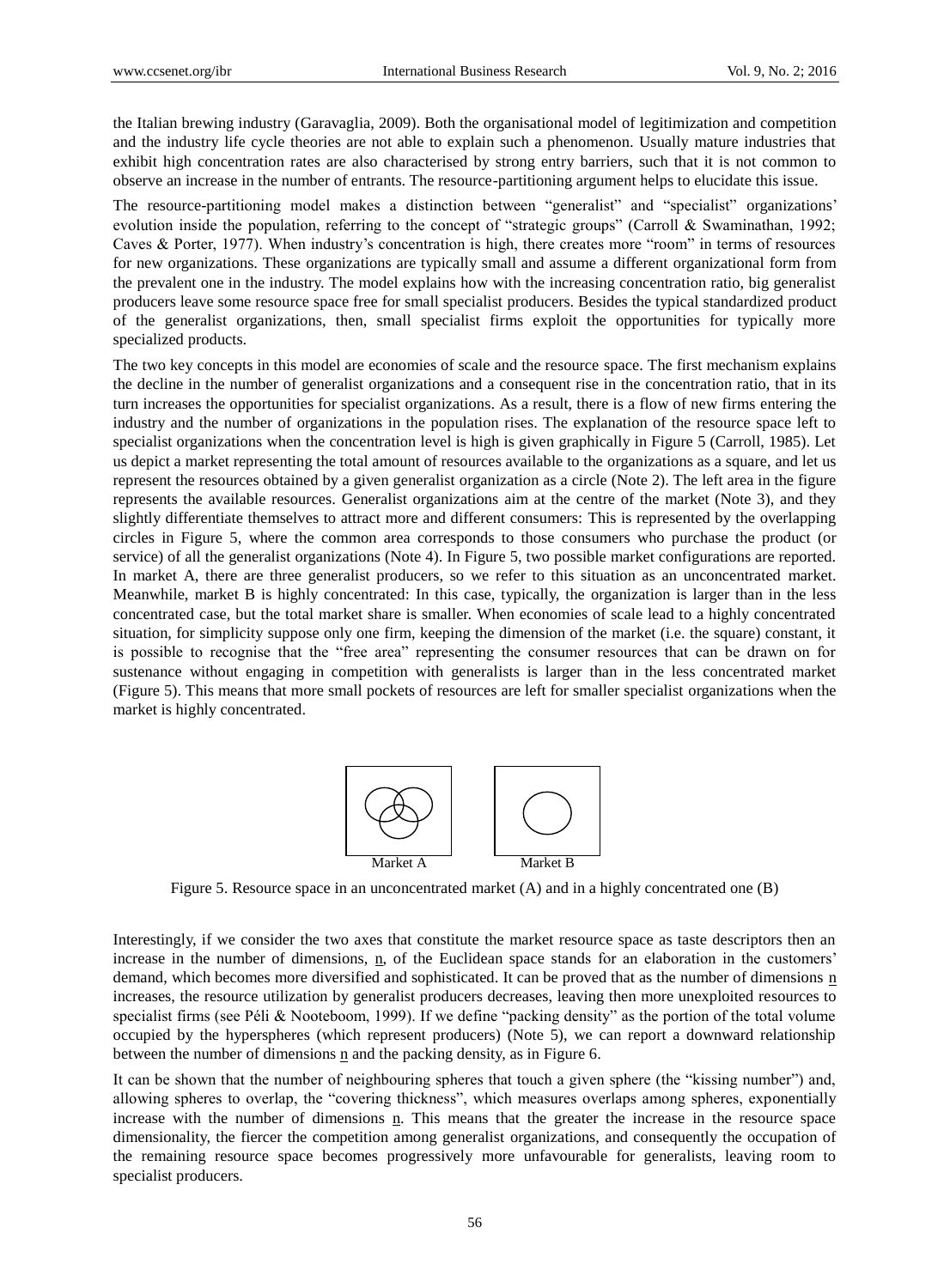

Figure 6. The number of dimensions  $\underline{n}$  of the resource space and the packing density

The main relevant features of each approach are summarized in Table 1.

|  |  |  |  | Table 1. Main relevant features about entry in the selected approaches |
|--|--|--|--|------------------------------------------------------------------------|
|  |  |  |  |                                                                        |

| Approach                       | Main Focus                                          | Weaknesses                                |  |  |
|--------------------------------|-----------------------------------------------------|-------------------------------------------|--|--|
| Traditional theory             |                                                     | Static.                                   |  |  |
|                                | Entry is profit-driven.                             | Too simplified.                           |  |  |
|                                |                                                     | Lack analysis of demand.                  |  |  |
|                                |                                                     | De-contextualised.                        |  |  |
| Psychological                  | Entry is knowledge-centred.                         | Lack focus on technology.                 |  |  |
|                                | Individuals self-perceptions matter.                | Lack analysis of demand.                  |  |  |
|                                | Entry is dynamic.                                   | Explain few industries.                   |  |  |
| Industry life cycle            | Entry is profit-driven.                             | The speed of the evolution may vary.      |  |  |
|                                | Profit opportunities depend on firms' competencies. | No late-stage entry.                      |  |  |
| Technology-studies             |                                                     | Static.                                   |  |  |
|                                | Entry is technology-specific.                       | Different technologies may co-exist.      |  |  |
|                                |                                                     | Lack analysis of demand.                  |  |  |
| Firms' Competencies            |                                                     | Need to explain how capabilities develop. |  |  |
|                                | Entry is competence- and knowledge- driven.         | Lack analysis of demand.                  |  |  |
|                                |                                                     | Lack focus on technology.                 |  |  |
| Information and<br>uncertainty | Informational content signals of entry.             | De-contextualised.                        |  |  |
|                                | Dynamic perspective.                                | Lack analysis of demand.                  |  |  |
| Organizational ecology         |                                                     | Lack focus on competencies.               |  |  |
|                                | Entry is dynamic.                                   | De-contextualised.                        |  |  |
|                                | Sociological forces affect entry.                   | Lack analysis of demand.                  |  |  |
|                                | Entry opportunities relate to industry structure.   |                                           |  |  |
| Resource-partitioning          | Specialized-entry.                                  | Lack focus on technology.                 |  |  |
|                                | Explain late-stage entry.                           |                                           |  |  |

#### **3. Intertwining the Explanations**

In this section, we take a step forward and develop a framework of study about entry. On the one hand, it is obvious that an attempt at building a single formal model that might take into account all the different determinants and features of such a complex process could not be achievable (Note 6), nor is it likely to be appropriate. On the other hand, neither a single feature nor a model is adequate to grasp the multifaceted nature of entry and entrepreneurship. What we believe to be fruitful for researchers in these areas is to establish a cross-fertilization among the concepts and theories we discussed. Each theory we discussed presents a different perspective and method. Notwithstanding the differences, we propose a framework of analysis in order to make a progress toward the understanding of entry by intertwining the logic of each discipline. Ireland and Webb (2007) and Short (2009) claim that outlining contributions from different fields can make for an excellent contribution to review a complex phenomenon: insightful differences in how related academic disciplines frame and study entrepreneurship can create new knowledge for framing future research studies. In short, the goal of this section is to identify how these contributions might help to spawn future interdisciplinary research to investigate the complexity of entry and IE (Ireland & Webb, 2007). Therefore, the purpose of this section is not the development of a single framework or model. Our goal is to go back over the discussions presented in section 2 and intertwine relevant features we put forth in the analysis of the theories, by proposing a critical interpretative qualitative framework. We claim that analysing how these different theoretical lenses go along with each other gives an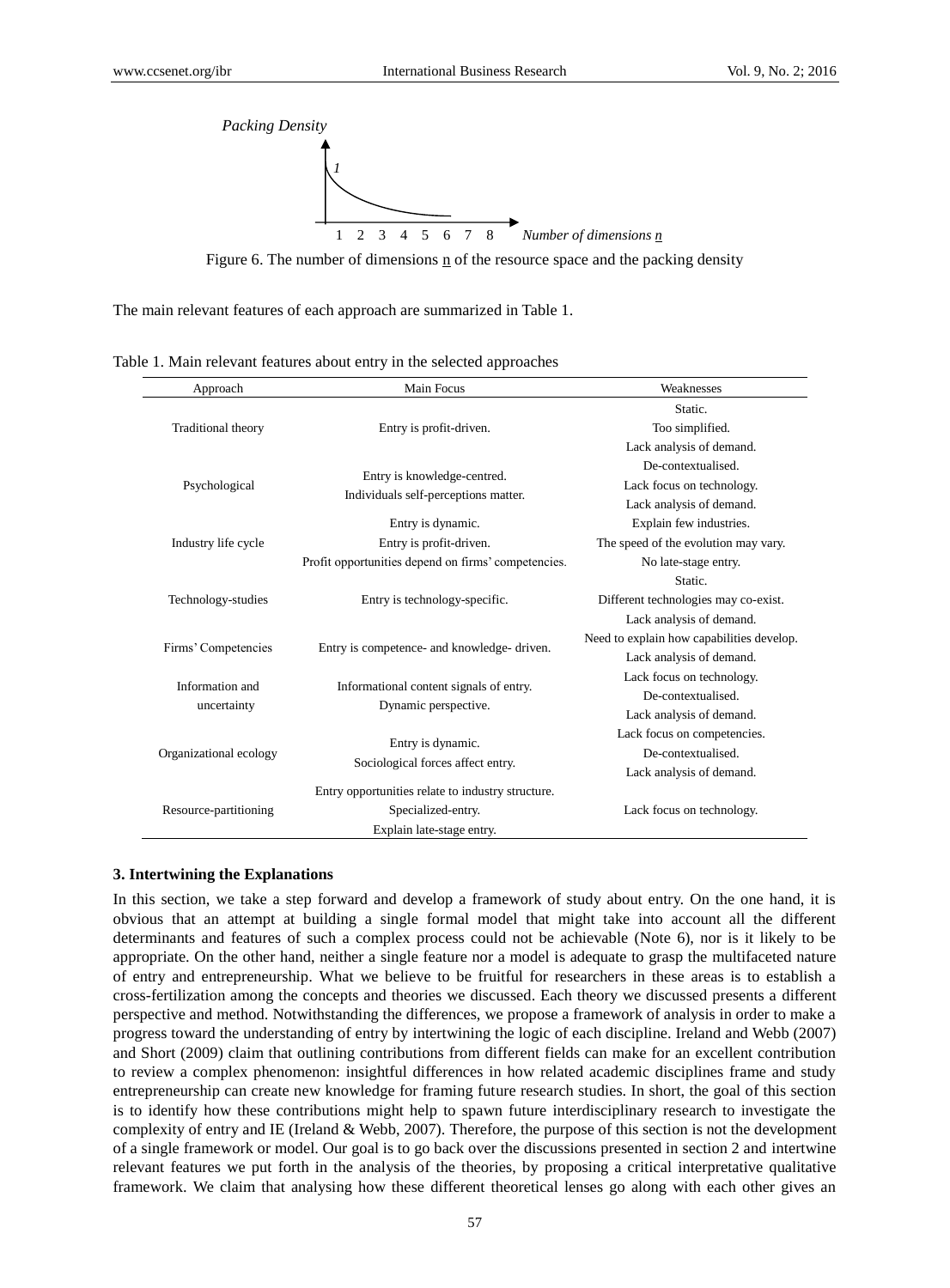original contribution for deepening the lines of research about entry and IE.

Our framework of analysis builds on the following three basic elements:

Element I-Traditional theories and the profit-incentive mechanism: The opening element upon which we base our argument is that the traditional theory explaining entry, both of new firms and of firms into new international markets, as an incentive-driven phenomenon is at the heart of all the models. All the studies recognize, or at least imply, that people enter because they believe they will be able to make profits: It would be hazardous to think about entry without considering profit opportunities. Therefore, our discussion starts with the reconsideration of equation 1,

$$
E_{jt} = \gamma \Big(\Pi_{jt}^e - b_j\Big) + \varepsilon_{jt}\,,
$$

discussed in the traditional approach. This approach reveals to be too stylised in order to cope with the complexity of entry and IE. Our analysis integrates the features of other contributions that enable us to explain what lies behind three relevant factors:  $\Pi_{ji}^e$ , the degree of entry barriers *b*, and the speed of adjustment of entry to profit opportunities  $\gamma$ .

Element II-Contextualization: The second element we consider central in all theories is that entry and IE are strongly contextualized. The specific environment and background which define the technological and institutional features of the targeted industry are crucial elements which shape the process of entry and IE. Our analysis focuses on the role of technology in influencing the context of entry.

Element III-Dynamics: The third considers how entry and IE change according to the changing context and historical processes. Entry and IE are dynamics: We claim that entry and IE are rooted phenomena that can only be fully understood with reference to these aspects (Mason & Harvey, 2013).

The discussion is organized with regard to Figure 7.



Figure 7. A proposed entry and IE framework

#### *3.1 Traditional Theories and the Profit-Incentive Mechanism*

The purpose of making profits represents the basic impelling vital force of entry and IE along the whole path of evolution of the industry. In order to understand entry and IE, then, what we really need to investigate is why potential entrants consider their expected level of profits after entry has occurred sufficient to cover the entry cost.

3.1.1 Profits, Industry Life Cycle, and Technological Competencies

We identify the basic relevant explanation in the industry life cycle model which argues that each i-th firm is characterised by given capabilities and innovative expertise *s<sup>i</sup>* and firm's expected profit (which now we rewrite specifying that is related to the i-th firm:  $\Pi^e_{ij}$  is a function of this expertise. These capabilities are associated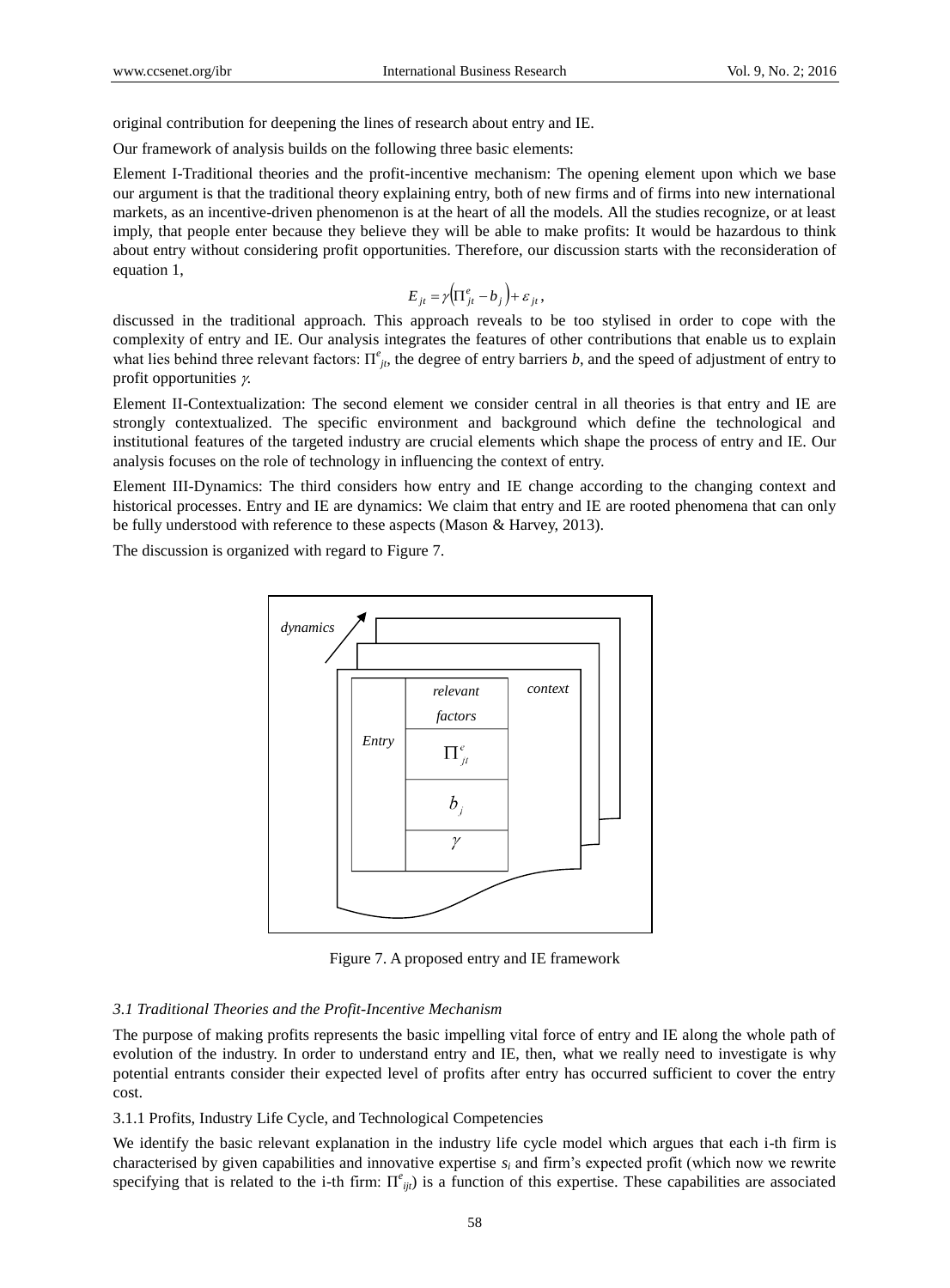with the innovative skills in terms of both technological product and process innovation. The theory of technological regimes reinforces the argument, emphasising how firms' expertise and capabilities are strongly linked to the current state of the technology in the industry and by any technological change: technological capabilities and entry opportunities are determined by the characteristics of the technological environment (i.e. technological regime) as well as by the changes in technology. When the industry is characterised by a change that negatively affects the existing competencies in the industry and requires a new kind of technological skills, then what we called innovative expertise plays a different role compared to that in the situation of a competence-enhancing shock, as discussed in section 2.5. In the first case, more firms will think themselves capable of holding the required new competencies, anticipate positive  $\Pi^e_{ijt}$ , and thus new possibilities for both "greenfield" entrants and diversifying firms open up. In this situation, in IE, born-globals are more likely to emerge. In the latter case, the competencies gap that new potential entrants suffer increases and consequently the decision to enter the market is tougher.

Innovation and technology studies extensively debated on how firms' technological competencies and the technological features of a given industry influence entry decisions and IE. The figure of the "innovator entrepreneurs", motivated by profit opportunities associated with the introduction of the new technology and by their creative personality, shapes the dynamics of industries. Along this line, innovation capabilities, both in terms of product and process innovation, are the key element in explaining why some potential entrants consider their  $\Pi^e_{ijl}$  sufficient to cover the entry cost, thus entering the industry or a new foreign market. Researches about entry and IE need then to focus on the development of capabilities which make entry profitable. Investigations of prior knowledge and of the development of capabilities in the pre-entry period becomes crucial in order to understand the identification, creation and exploration of profit opportunities, and as a consequence to understand entry and IE. The better the correspondence between the required knowledge and capabilities of the technology of the industry to enter and the pre-entry capabilities of a potential entrant, the more likely a firm will decide to enter the market, as shown by Helfat and Lieberman (2002). These results suggest that if we aim at understanding entry, we need to understand the capabilities and resources that preceded and induced entry. We return on these aspects in section 4.

#### 3.1.2 Profits, Resource-Partitioning, and Technology

Product innovation and process innovation usually follow different strategies in order to successfully enter a new market: The former is more dedicated to differentiation strategies while the latter to cost reduction. The resource-partitioning model fruitfully extends these considerations. As the concentration in one market increases because of product standardization, new local and international firms might expect  $\prod_{i}^{e} > 0$  by differentiating their products. In this sense, entry and IE are a competence-driven phenomenon, that is to say, firms which are able to recognize the opportunities and introduce new variants of the standard product may find entry and IE profitable. In this context, the resource-partitioning model explicitly considers the co-existence of heterogeneous firms: adopting the concept of strategic groups, it is possible to identify in a given population different types of organizations which can co-exist in the market: Generalist and specialist firms. Each of these groups pursues different strategies: Generalist domestic firms and foreign international generalist firms which basically compete on costs, producing a standardized product, on the one hand, and specialist domestic and foreign international firms which compete on product differentiation, on the other hand. Accordingly  $\Pi^e_{ijt}$ , *b*, *γ* significantly differ for these diverse groups of firms, and different entry patterns, IE opportunities and strategies emerge. Carroll and Swaninathan (1992, 2000), Swaminathan (1995), Mezias and Mezias (2000) provide empirical support about product differentiation of entering firms in the brewing, wine and film industries. McDougall et al. (2003) give evidence showing how international new ventures choose to compete through differentiation strategies, as opposed to low cost strategies. Moreover, being these activities related to market niches, it comes out a picture where international new ventures tend to enter various foreign markets in order to increase sales volumes.

For having the  $\Pi^e_{ijt}$  in a market niche, where demand is small by definition, we necessarily require that the level of entry barriers associated with  $b_j$  is low. The resource-partitioning model would benefit from considering the technological aspects of this process: If a technology with lower entry fixed costs enables firms to enter at a small scale by pursuing differentiation strategies, then the exploitation of late-stage opportunities is explained. The cases of the late-stage entry of microbreweries and farm wineries in US (Carroll & Swaninathan, 1992, 2000; Swaminathan, 1995) are clear examples. Intertwining the technology studies and the resource-partitioning approach might be mutually useful. The resource-partitioning story needs a deeper understanding of the technological aspects and the technological approach should consider the entry opportunities, strategies and modes generated by the co-existence of diverse technologies. If we simply represent technology with the total cost function, like e.g.  $TC=cq+F$  (where *q* indicates the quantity produced, *c* the variable cost and *F* the fixed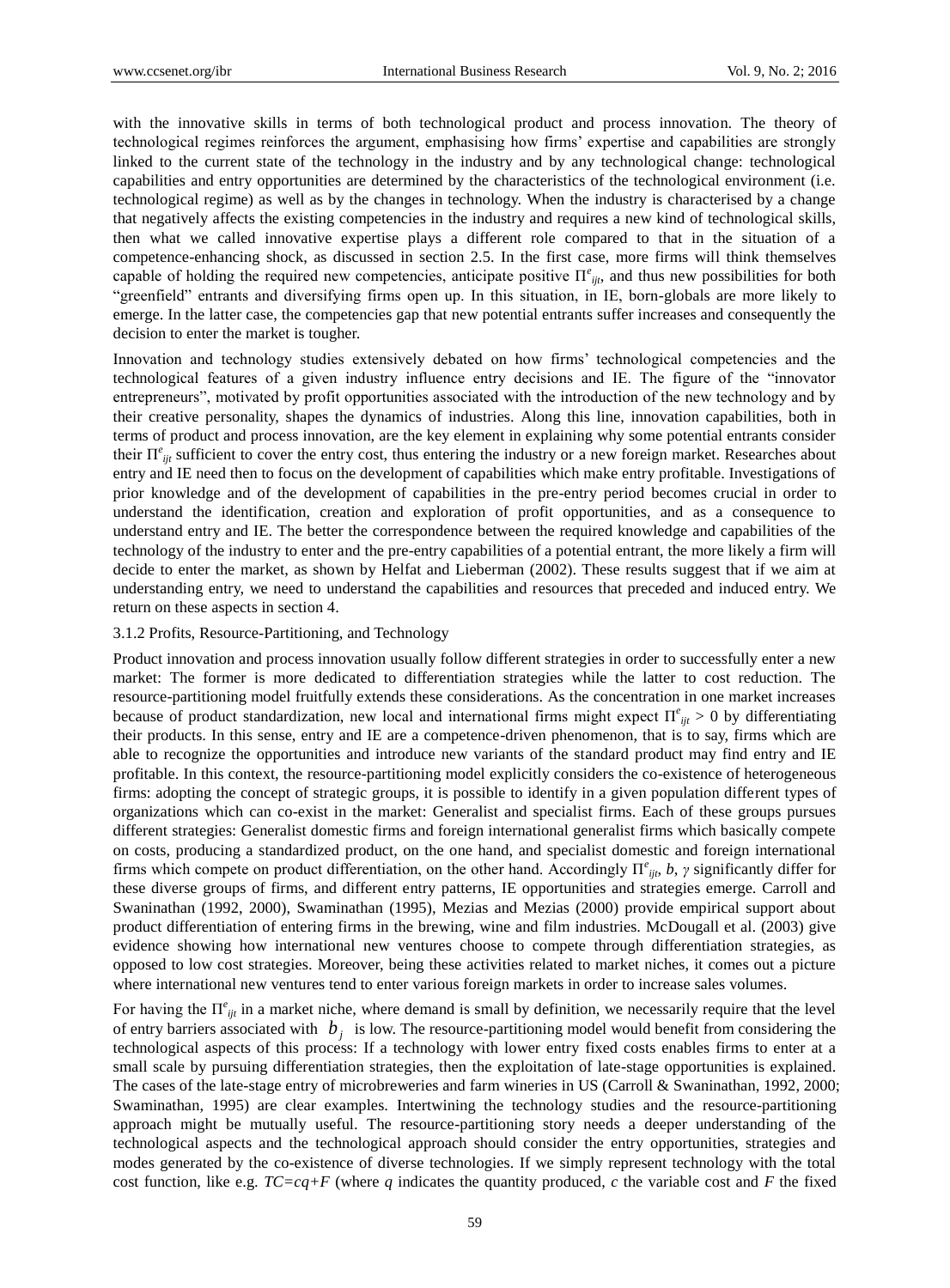cost), the development of a new technology characterized by  $TC'=c'q+F'$ , with  $F'\leq F$  and  $c' \geq c$  (i.e. lower entry barriers, but lower possibilities to exploit economies of scale), would lead to expect Π*<sup>e</sup> ijt* > 0 and open entry opportunities for new specialized firms as in the case of late-stage entry.

# 3.1.3 Profits, Industry Life Cycle, and Information Disclosure

The theories about information and uncertainty would also intertwine well with the industry life cycles for a more comprehensive picture. The idea in industry life cycle models that firms are heterogeneous because endowed with different expertise  $s_i$  is useful for explaining that firms respond differently to the market opportunities and stimuli: It follows that the model is able to predict that entrants are different among them and enter a market at dissimilar initial sizes. The explanation of this empirical pattern might benefit by integrating the explanation given by the studies about the role of information and uncertainty: Those entrants with higher expectations about  $\prod_{ij}^{e}$  choose to enter with larger initial capacity. Being more confident about their future viability and profitability, they find it more advantageous to enter the industry making a larger initial commitment in terms of investment in production capacity. The same holds when we consider the mode of entry into a foreign market: Different entry modes reflect different degree of resource commitments and risk for the firm (Burgel & Murray, 2000). Firms that hold higher positive expectations about future profits in the market start out with higher degree of commitments. This behavior brings our attention to the concept of "real options": Firms, holding different information and consequently different expectations about the future, may start small, keeping a real option to invest in the subsequent periods if the early results are profitable. This behavior and this kind of self-selected variation in commitments among firms is supported by empirical evidence (see, among others, Mata, 1996; Dunne et al., 1988; Audretsch & Mahmood, 1995; Lippman & Rumelt, 1982). This simple explanation introduces heterogeneity in the industry life cycle models which might explain also why firms with similar capabilities have different sizes. Thus, firms' heterogeneity in entry and IE is explained not only by existing capabilities *s<sup>i</sup>* but also by different expectations about the viability and potentiality of *s<sup>i</sup>* .

The industry life cycle evolution is strongly determined by the phenomenon of mass entry in the early stages. Again, this aspect would benefit from considering the role of information and uncertainty which explain entry and the speed of entry. The speed of entry in industry life cycle models is simply related to the introduction of new variants of the existing product in the early phase of the industry evolution, when uncertainty is relatively high. When the industry product becomes more standardized the process of entry slows down and eventually stops. With regard to the speed of adjustment of entry to profit opportunities  $\gamma$ , the studies about the role of information and uncertainty brings into the analysis the importance of the informational content of signals: when this is high, small amounts of new information might induce significant shifts in posterior beliefs, that might ultimately translate into fast entry and mass phenomena. This consideration is crucial if we consider that, in this context, the action of entering, revealing the post-entry performance of the firms, discloses additional information that serves to resolve the uncertainty related to the market profitability. As seen in Figure 3 in section 2.6., the process of entry is a function of the informational structure that characterises the industry.

# 3.1.4 Psychological and Legitimization Effects

In addition, to investigate the speed of adjustment of entry to profit opportunities  $\gamma$  researchers would benefit from intertwining the explanations of other relevant approaches: Over-confident behaviours of the psychological studies and the legitimization effect of the organizational ecology approach. Over-confident behaviours are associated with the exploration of new organizational forms, new techniques, new innovations, exploration of new markets, and, in general, with new ways of doing something. In the absence of these trials and errors, there would not be new information about novelties and new opportunities. Therefore, the higher the over-confidence the faster the process of legitimization in an industry: In the end, the faster the entry process. Related to this, the more of a given type (i.e. producing a given variant of the relevant product, or a given type of organisational form, or a mode of entering a foreign market) of firms that enter a market, the more "acknowledged", "usual" and "informative" this phenomenon becomes. As the ecological approaches claim, there is legitimization effect on work, that gives "credibility" and "trust" to new potential entrants, the more new entrants that decide to enter. In particular, this effect plays a larger role when the number of firms of a given type is small, that is to say in the birth epoch of the industry evolution, or in situations in which uncertainty is higher. By intertwining the positive externalities of over-confident behaviours in exploring new ways of doing something, the consequent spread of information and the decrease in the degree of uncertainty, which facilitate new entry, which in turn, thank to the legitimization effect, reinforces the process, as in a virtuous cycle, then we get a more robust and convincing explanation about what characterizes new firms' decisions in the mass entry period. How the legitimization and psychological effects are linked to the characteristics of the technology is an interesting, but lacking, issue. Technological complexity might significantly influence the dynamics of legitimization and the over-confident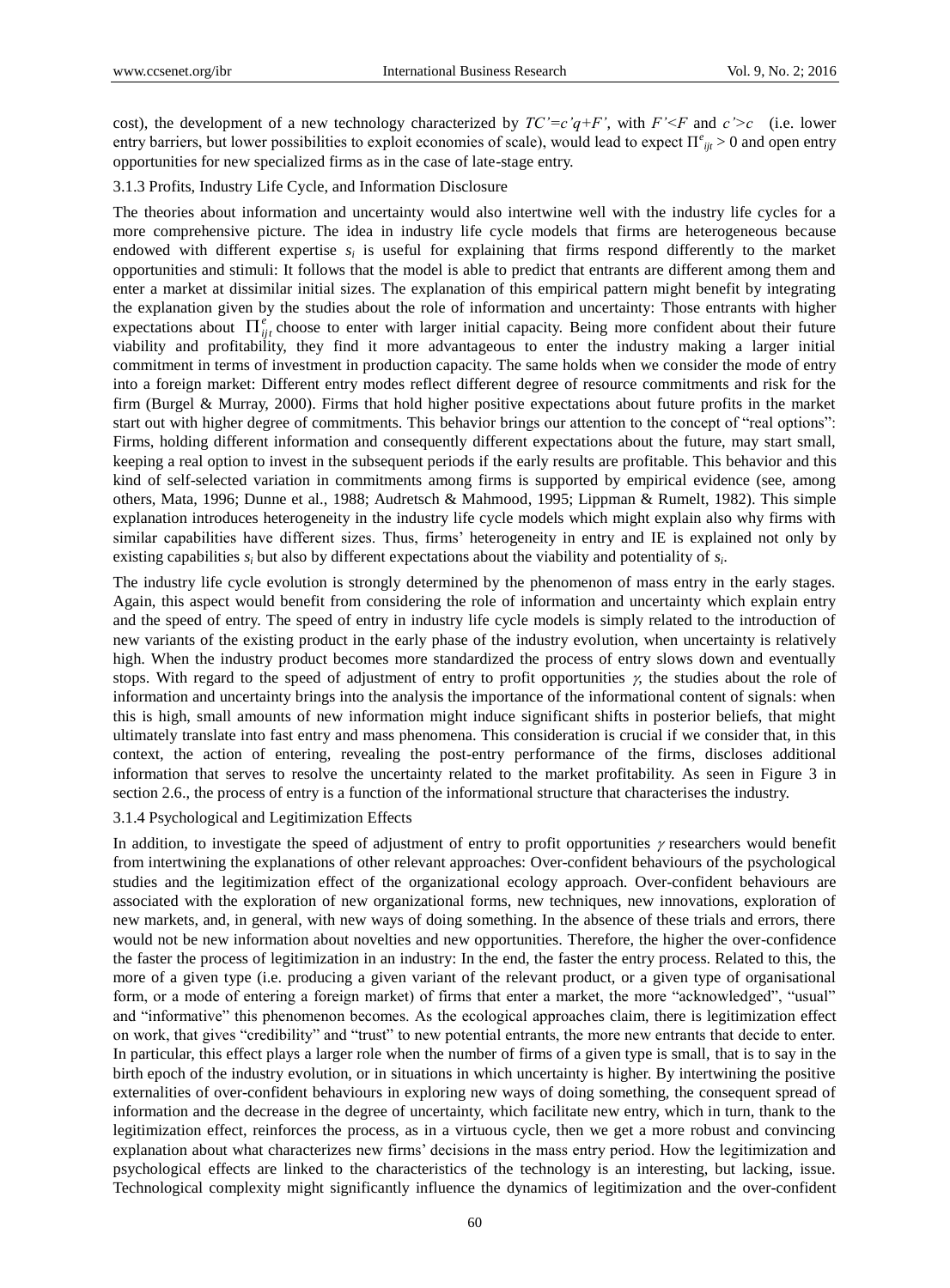behaviours, thus influencing the dynamics of entry in the end. This topic deserves more future research.

#### 3.1.5 Profits, Psychological Effects and Information

Consider also the cross-fertilization of bringing into the discussion the contribution of the psychological studies in interpreting and assessing  $\Pi^e_{ijt}$ . When considering the entry decision and IE, the firm's (potential) innovative capabilities  $s_i$  are 'self'-evaluated, in the sense that the entry decision is taken based on what entrepreneurs think of themselves: The personal perception of the opportunities in the industry, and the beliefs about the owned competencies strongly influence the decision of entry, the entry mode, the size and the country of entry. In this sense, over-optimistic and over-confident behaviours play a significant role in the explanation of  $\Pi^e_{ijt}$  and consequently of the entry process. Consider how over-confident entrepreneurs contribute positively to the evaluations of Π*<sup>e</sup> ijt* and to social welfare. Over-confident entrants, even if after some periods they exit the market, representing in this way a waste of resources from a social point of view, are a benefit to the society as a whole (Bernardo & Welch, 2001; Dosi & Lovallo, 1997). Exploring new ways of doing something reduces the probability of having phenomena of lock-in and possible local path-dependency to sub-optimal equilibria. Superior innovations might diffuse if there were overoptimistic entrepreneurs who pay the price of the initial exploration: Their failure opens the way to the takeoff of the industry (Dosi & Lovallo, 1997). If we consider a model of herd behaviour (or informational cascade), in which two types of individuals, normal ones and entrepreneurs (over-confident individuals that are more likely to follow their signal, disregarding other people's public choices), are asked to undertake an action or not on the basis of their signals, it emerges that in the absence of entrepreneurs the phenomenon of herd behaviour soon emerges in the decision process and individuals typically end up following the same action regardless of their private signal, thus revealing no new information to the public (Bernardo & Welch, 2001). On the contrary, in the presence of over-confident individuals, it is more likely that the chain of herd behaviour will be broken, in this way avoiding the pitfall that the whole society could converge on the incorrect (or inferior) choice (wrong informational cascade). Hence, the probability of a group of people making a wrong decision is shown to be a decreasing function of the proportion of entrepreneurs in the group. From this point of view, "irrational over-confident entrants", providing additional valuable information to the group, and thus better information to estimate  $\Pi^e_{ijt}$ , represent a positive externality for the economy. Also, errors in the mode or timing of entry of foreign markets represent a learning by doing that can change the mindsets of managers thus influencing future IE decisions (Zahra et al., 2005). Then, investigations dedicated to study failures of entries and IE, and their effect on the informational structure for new entrants, become crucial to deepen the understanding of the process of entry and IE.

The psychological investigations also help in enriching some other explanations of other approaches. Traditional theories, as represented in equation 1, require at time *t* either entry or exit. On the contrary, data show that entry and exit are simultaneous phenomena. The psychological approach might also help us in explaining why some firms enter and other simultaneously exit the market, why entrants are so different in size, which entry mode to firms select in their international strategic moves. Different levels of self-evaluation and confidence among the entrepreneurs who are deciding whether to enter or not, could lead to different behaviours and diverse choices about the appropriate size of entry, entry mode and which country to enter. Sommer (2010) conducts an empirical investigation in which he shows that the most significant predictor of the intention to become international is the conviction to possess the necessary capabilities: The cognitive aspect of self-efficacy, then, is clearly relevant both for new entry and IE. Moreover, considering the fear of failure in certain cultures the shame involved by the failure (Shepherd, 2003; Lee et al., 2007), it is possible to interpret why foreign firms may act faster upon an opportunity if compared to local firms. This might also explain in the studies about information and uncertainty why after mass-entry we register a shakeout phenomenon without referring to a stability of the hazard function over time as in section 2.6., and why the empirical evidence show that many new entrants at time *t* are not able to survive and consequently exit the market after a few years, say  $t + \tau$ , with  $\tau > 0$  (Baldwin & Gorecki, 1989; Dunne et al., 1988; Geroski, 1995). This evidence suggests that there might be too much confidence among new entrants at *t*, such that after a few periods in which entry has occurred, these firms realize that they are not endowed with the required sufficient level of competencies to be in the market, being forced then to quit.

The psychological studies would benefit too from cross-fertilizing with other approaches. People enter because they believe they will be able to make profits: Psychological investigations should deepen the understanding of the reasons why over-confident entrepreneurs seem to behave as if they were thinking that on average people lose money while they will not (Dosi & Lovallo, 1997). Is it because of pre-entry experience of entrepreneurs, as discussed above? Is it related to entrepreneurs education? Is it dependent on the degree of technological complexity in the industry? How is this linked to the degree of information and uncertainty in the industry?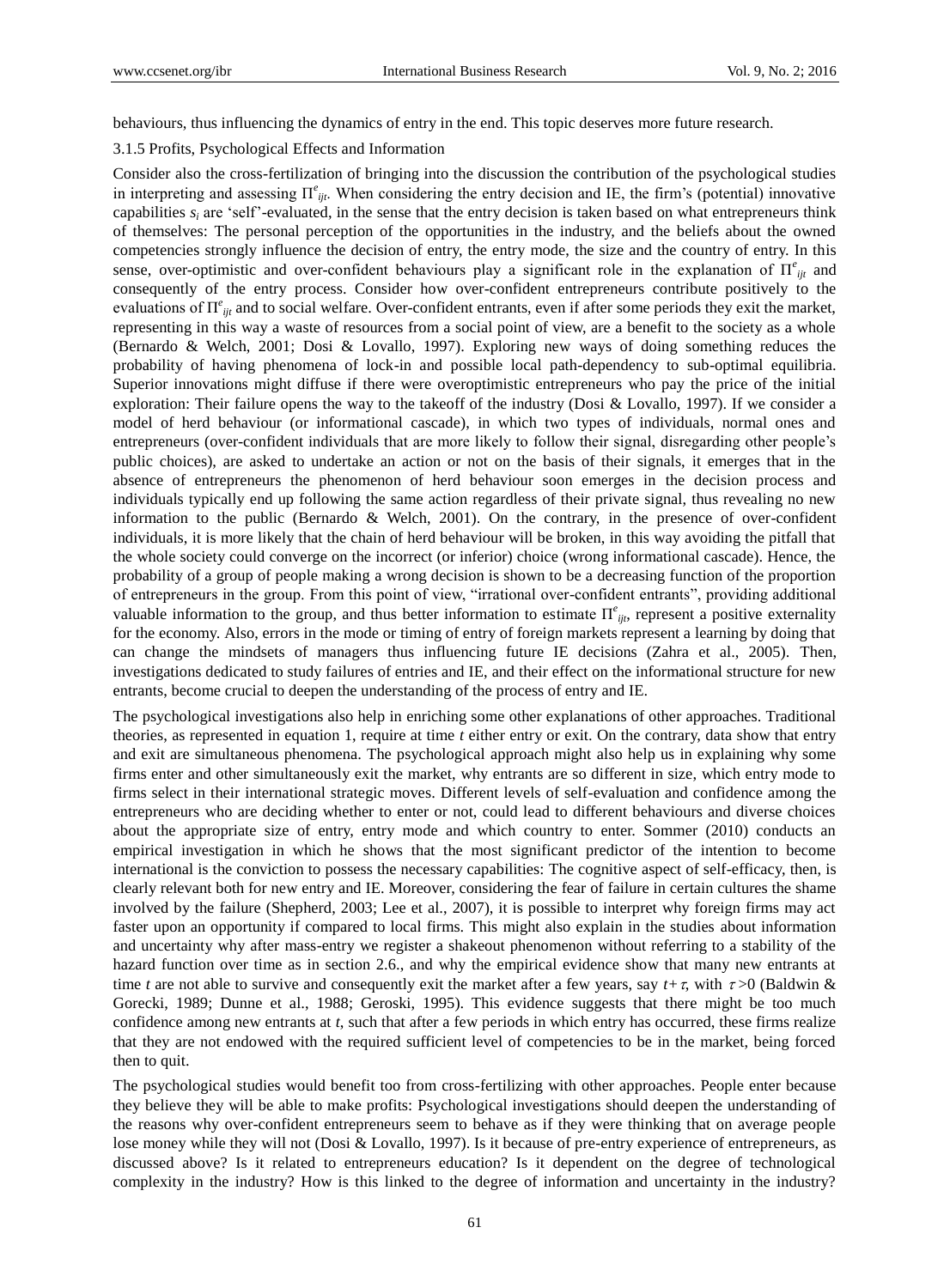Psychological investigations should also consider that the levels of self-evaluation and confidence among the entrepreneurs may vary according to the industry evolutionary stages. The explanations given by the approaches discussed above might be helpful to define the research agenda in the future psychological investigations about entry.

# *3.2 Contextualization and Dynamics*

Industries seem to be different from each other and characterised by specific features. The context of analysis, then, need to be properly related to the relevant features of the particular industry under examination. The theories that refer to technological regimes as the mainspring of industries' evolution explicitly require the analysis to be "industry-specific" in order to capture the process underlying the evolution of the relevant technology and of the related market structures. As a consequence, also industry-specific analyses of entry and IE may reveal to be more informative rather than more general studies. Morrison (2006) explicitly claims that the understanding of entrepreneurship is improved by referring to the industry setting, as well as the cultural and organizational context, within which entrepreneurs are embedded. Lin and Nabergoj (2014) emphasize the importance to study the entrepreneurial contexts and the contextual nature of entrepreneurial creativity. Moreover, the context is dynamic: the determinants and all the features that affect the entry process of new firms and IE need to be investigated from a dynamic point of view.

# 3.2.1 The Technological Context

From the discussion in section 2 we take the role of technology as the key factor in determining the specificities of the industries. All the theoretical approaches discussed in section 2 may benefit from explicitly considering in their argumentation the technological specificities of the context under study. For example, overconfident behaviours may vary significantly in contexts of competence-enhancing or competence-destroying conditions thus leading to different entry decisions and entrepreneurial behaviours. The role of information disclosure and uncertainty are also related to the conditions of technological change, thus impacting on the evaluation of the opportunities to enter a market which, in the end, shapes the pattern of entry and IE. The concept of entry barriers in the traditional approach and in the industry life cycle studies considerably relates to technology and technological evolution: Whether technology leads to high chances to exploit economies of scale or not is crucial for determining the degree of entry barriers and entry opportunities; also, whether the impact of technological change on existing competencies is disruptive or not is crucial for reinforcing or undermining existing entry barriers. We require that these considerations related to technology should be more strongly included in the research agenda of the various studies about entry and IE, investigating if entry and internationalization modes, size, timing and strategies present technological invariances or not. This would reveal useful for implementing further successful entry decision strategies.

Industry life cycle dynamics is representative for only some industries while other industries' evolution does not conform to the predictions of the model. Some invariances and causal relationships are responsible for the similar evolution of the television, automobile, tires, and radio industries, defining a context which leads the industrial structures from fragmented to highly concentrated, and the process of entry of firms which peaks early in the development of the market and then fades away. The evolution of the relevant technology, the possibility to exploit economies of scale and cost-advantages, the cumulativeness of innovation, the homogeneity of the demand structure play a driving role in this model in determining entry opportunities and the evolution of market structure (Audretsch, 2002).

The dynamics of the context of the industry life cycle studies should benefit from integrating the role of innovative expertise  $s_i$  with the changes in the factors which define the technological regimes (technological opportunities, appropriability, cumulativeness and knowledge base.) Explicitly considering the industry life cycle evolution as the shift from a Schumpeter Mark I regime to a Schumpeter Mark II technological regime would give added value to the explanation, considering how  $s_i$  and  $\Pi^e_{ijt}$ , and consequently entry, change in relation to changes of technological opportunities, appropriability, cumulativeness and knowledge base. Analysing how the conditions of cumulativeness, appropriability and opportunities in a given context change over time is important for understanding the processes of identification, recognition and exploitation of new profit opportunities for new firms and IE. If technology is characterized by a cumulativeness which becomes stronger and stronger then we expect the possibilities of new entry to become tougher and tougher, and vice versa. If technological opportunities decrease as the industry matures then we expect new entry to be related to differentiation strategies or competence destroying changes; otherwise, we expect low (or null) entry rates. If appropriability conditions reinforce as industry matures then we expect entry to be more and more hampered, and vice versa. Combining these industry-specific aspects would represent a greater variety of evolutionary paths of industries' structures,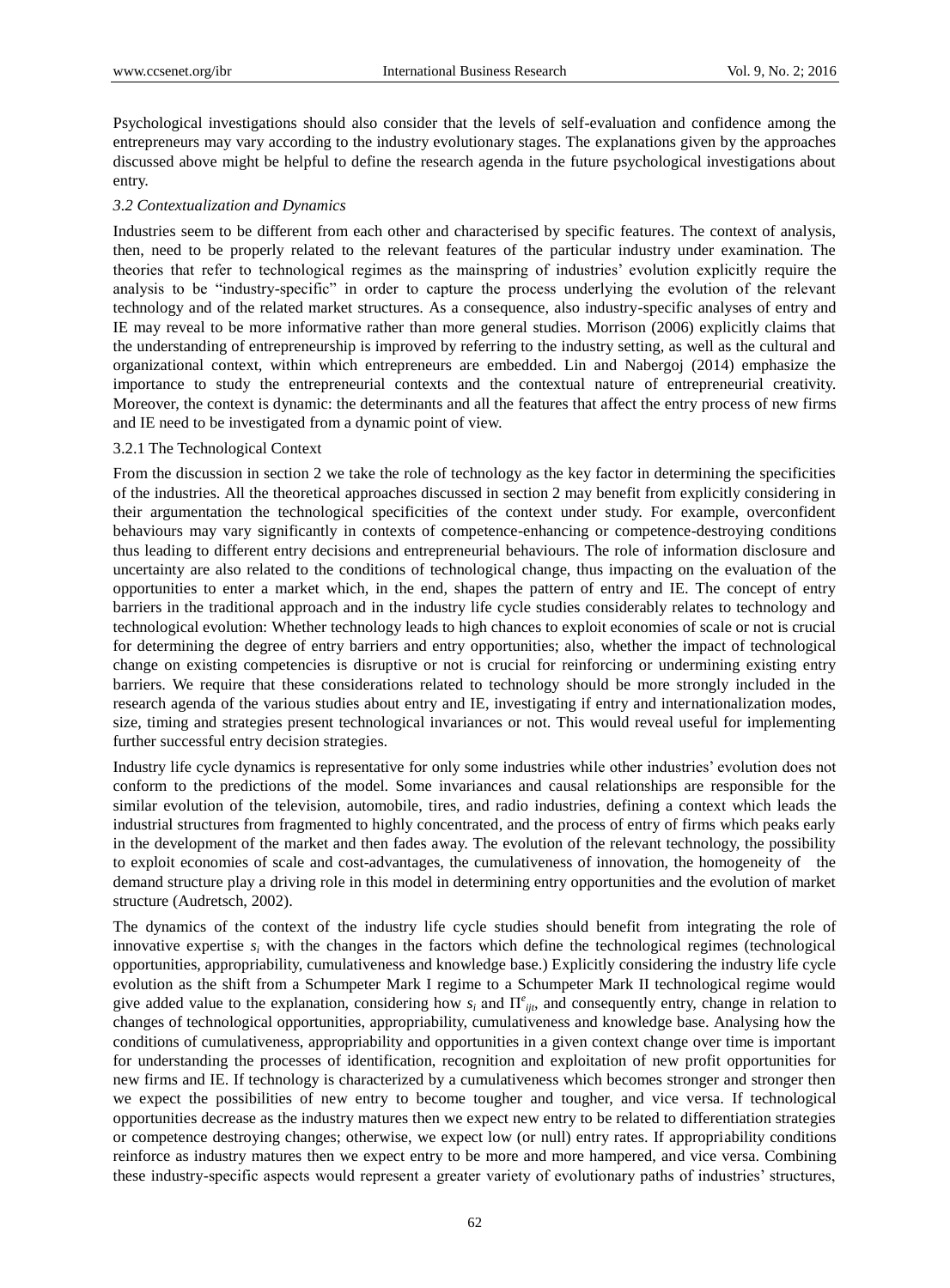entry and IE activities.

In addition, considering successive technological discontinuities during the evolution of an industry rather than only the discontinuity at the birth of the industry would enlarge the possible evolutionary dynamics which industry structure and entry patterns might follow, like the cases of technological succession (Figure 8) (Windrum, 2003; Windrum & Birchenhall, 2005), as in the semiconductor industry where three different technologies followed one after another: transistors, integrated circuits and microprocessors (Malerba et al., 2008).



Figure 8. Entry and technological succession

In fact, those industries which follow different evolutionary paths from the classic industry life cycle evolution present different relevant contexts. Considering other features in the industry life cycle story would enlarge the possibility to consider and represent other evolutionary trajectories in industries' evolution and, then, other entry paths (Note 7).

# 3.2.2 Technological Context and Heterogeneity

The industry life cycle studies should benefit from integrating the argument behind the dynamics pointed out by the resource-partitioning theories depicted by the common late-stage entry of new firms: A more comprehensive picture would emerge (Figure 9). When the industry becomes mature, barriers to entry tend to become stronger thus hampering entry; however, the product becomes more and more standardized thus increasing the opportunities for new specialist entrants which focus on differentiation strategies. What is relevant in this explanation is that the basic demand conditions change: When the product is highly standardized, some customers are left unsatisfied at the market niches, thus fostering a new wave of entrants. Considering the demand conditions and the homogeneity/fragmentation of the demand structure should be an important topic both for the industry life cycle and the technological regimes studies in order to better define the entry opportunities in a given technological context and in a dynamic perspective. In addition, we recall here what we pointed out in the previous paragraph about the opportunities related to the development and introduction of a new coexisting technology with a lower entry cost.



Figure 9. Late-stage entry

What really is lacking in the theories we considered so far is the role of demand and the evolution of demand: Only the resource-partitioning approach considers some rudiments related to demand. Considering the market resource space and the elaboration in the customers' demand which becomes more diversified and sophisticated over time, we have seen that the greater this increase in the resource space dimensionality, the higher the opportunities for new specialist entrants. This means that, since tastes develop over time, then the presence of specialist organizations is more frequent during the late stages of the industry dynamics. All the models we discussed need a stronger role of demand in their explanation.

3.2.3 Dynamics, Competencies, and the Speed of Entry

Finally, dynamics is also strongly related to the speed of entry. As already seen in the previous paragraph, intertwining the arguments of the industry life cycle model, of the role of information and uncertainty, of the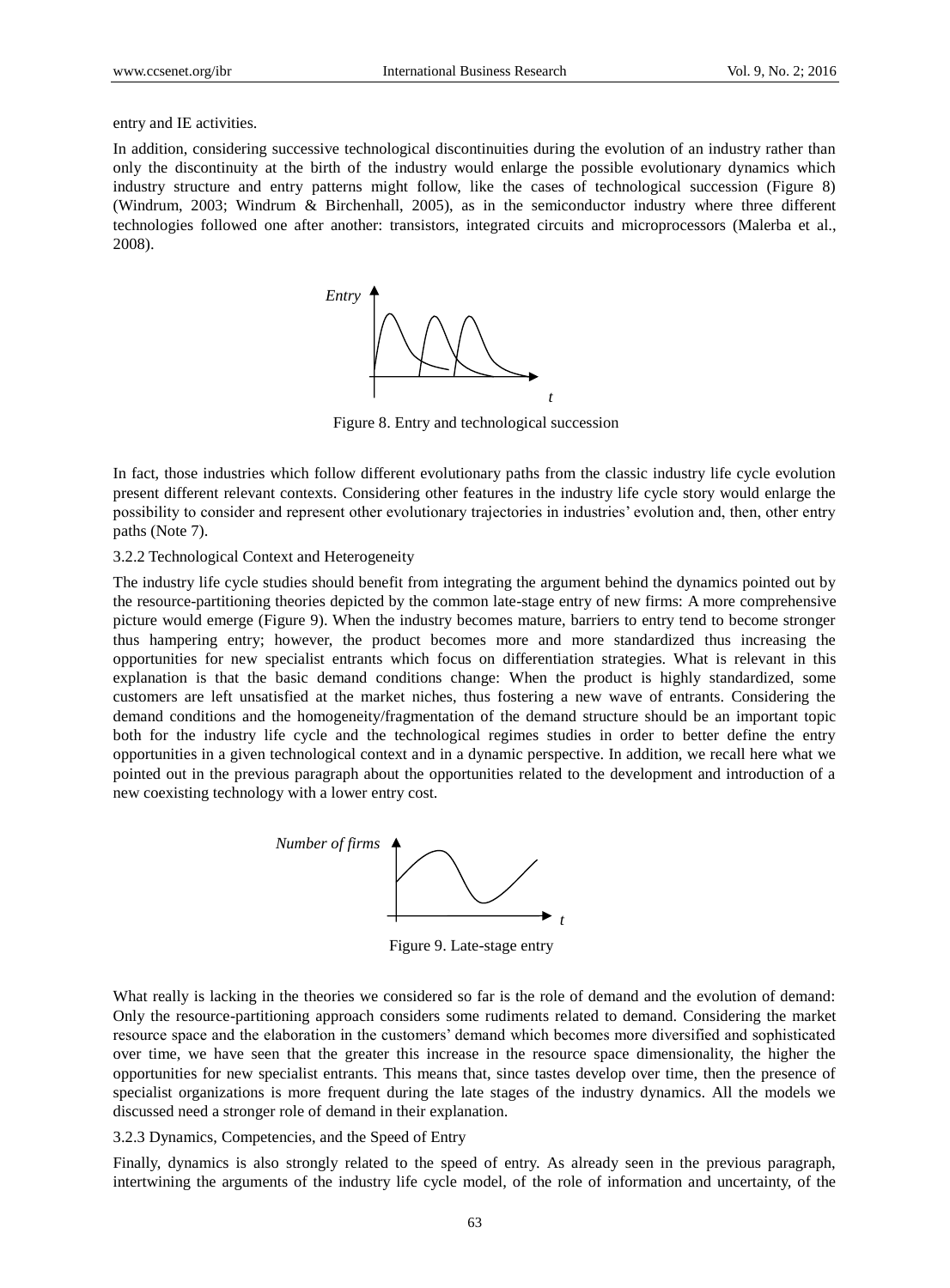effect of overconfident behaviours, and of the legitimization effect gives a more complete picture about the speed of entry and IE. Furthermore, the speed of entry is closely linked to the nature of pre-entry capabilities: the better the correspondence between the required knowledge and capabilities of the technology and industry to enter and the pre-entry capabilities of a potential entrant, the more likely a firm will decide to enter the market, as shown by Helfat and Lieberman (2002). The authors show how the pre-entry resources and capabilities of firms have an important impact on the markets they choose to enter, the mode and timing of entry and, finally, the success of entry. Also, the correspondence between the required knowledge and the pre-entry capabilities influences the modes of entry and IE: Established firms with critical knowledge gaps are more likely to use modes of entry such as acquisition, joint venture, parent spin-offs. Helfat and Lieberman (2002) also claim that the correspondence between firms' pre-entry resources and the required knowledge profile of the industry also impacts on the survival and successful rates of the firms: they show that the success of entrants is primarily determined by its observable pre-entry capabilities and resources, and less by characteristics that are discovered and generated after entry occurred. Klepper and Simons (2000) show that among the entrants into the U.S. television receiver industry, those who diversified from the radio industry entered earlier, had higher survival rates and gained larger market shares in the TV industry. The TV and radio industries are technologically related such that radio producers exploited their prior experience to enter a new industry producing TV and finally dominate the market. In a study about the U.S. automobile industry, Klepper (2002) show that pre-entry experience, including experience developed in incumbent firms, imparted an enduring advantage, referring in particular to the organizational and managerial experience of the leaders of the firms. Ucbasaran et al. (2009) habitual entrepreneurs may benefit from their prior knowledge to better define IE activities in comparison with novice entrepreneurs. Bell et al. (2003) show the differences in the patterns and pace of entry into foreign markets among knowledge-intensive and traditional firms: the former firms internationalise more rapidly, many from inception, and tend to exploit new networks and resources gained from technological innovations, giving rise to the "born-globals". The traditional firms tend to enter foreign markets in a more incremental manner over a longer period of time focussing on psychically and geographically close markets.

These researches put in evidence the potentials for collaborative research to generate new knowledge intertwining various approaches to understand how capabilities generate and evolve in correspondence to the speed of entry and the dynamics of the industry: Different capability and knowledge contexts impact on the dynamics of the industry. This topic deserves future developments.

# **4. Implications and Managerial Considerations**

The discussion we presented centres the discourse on the explanation why some entrepreneurs and firms consider their Π *e ijt* greater than entry costs, thus leading to effective entry and IE. The focus of our argument rests in the investigation of those capabilities which make entry profitable. Three keywords have driven our discussion: Capabilities, technology, dynamics. We further consider these elements in the following considerations.

We showed that entry opportunities and IE activities are technologically-determined contextualized phenomena. Firms' knowledge base and innovative capabilities are the crucial elements which shape the ability to explore and exploit changes in the technological knowledge across industries and in foreign markets. Two considerations are immediately relevant to consider: These technological opportunities are technology-specific and not country-specific, as pointed out by the studies about technology; firm-specific competencies and investments decisions in R&D follow different phases in accordance with the evolution of the industry, as in the industry life cycle analyses. Two direct implications emerge: When studying entry and IE, we need to consider the development of the technological capabilities which enable entry to be profitable; we need to recognize that these capabilities are industry(-technology)-specific and dynamics. Six managerial considerations emerge.

First of all, entry and IE change according to the changing conditions over the life cycle of an industry. As a consequence, policies of internationalization should also be considered a dynamic activity: Managerial policies need to be defined in a dynamic fashion since the start of internationalization and entry, rather than designing them as a one-off activity (Wright et al., 2007). Different methods of market entry might be chosen according to the different characteristics of the industry and to the stage of the evolution of the industry.

Second, we claim to explicitly consider in managerial strategies the research direction traced by the theories of dynamic capabilities. Dynamic capabilities relate to the ability "to integrate, build, and reconfigure internal and external competencies to address rapidly-changing environments" (Teece et al., 1997). Eisenhardt and Martin (2000) define dynamic capabilities as the set of specific and identifiable processes such as product development, strategic decision making, and alliancing which create value for firms' strategies. The authors point out how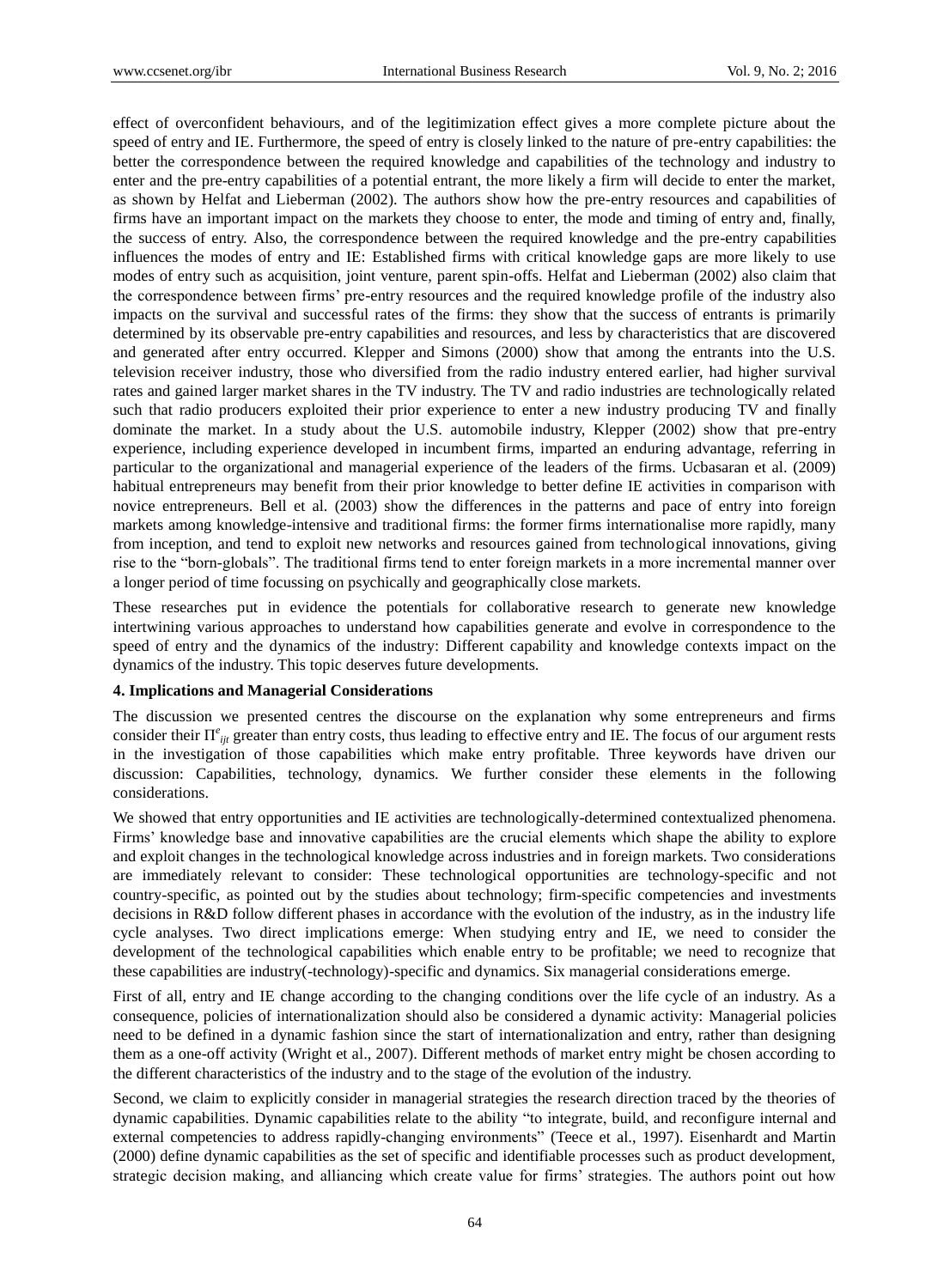these strategies are idiosyncratic, although they display commonalties across firms; also, they are unstable, thus requiring the strategic imperative to be change rather that leverage. Knowledge is not given and the implementation of entry opportunities recognition and exploitation need to shift the focus from the processes through which use of a knowledge endowment to identify and explore opportunities to the processes through which knowledge is accumulated and developed in order to discover, grasp and create opportunities for effective entry and IE. Managerial practices need to be tailored on the creation of researches and routines to guide knowledge development in the direction of opportunity identification, creation and exploitation. In line with this, Kogut and Zander (1992) refer to the concept of combinative capabilities as the engine of firms' success: Combinative capabilities are firms' processes through which they obtain and combine knowledge to generate new applications and continuous adaptation to changes in the context. This capacity bridges between the firm ability to take advantage of its knowledge and the unexplored potential of the technology (Kogut & Zander, 1992). For example, in an empirical analysis, Prasertsakul (2013) shows that dynamic capabilities of pursuing a proper combination of alignment and adaptation strategies simultaneously improve profitability and export performance of exporting firms. Those managements who have invested in the development of dynamic capabilities may find themselves advantaged with compare to those who have invested in routinizing the responses to change. Deliberate investments in processes of organizational learning thus can enable the development and adjustment of dynamic capabilities for the management of acquisitions, alliances or international entrepreneurial activities, for example (Winter, 2003).

Third, we claim the need to devote greater emphasis to investigate the role of prior knowledge and the development of capabilities in the pre-entry period: We require knowledge about these aspects if we are to understand entry. Consider, among others, the significant abovementioned contributions given by Klepper and Simons (2000), Helfat and Lieberman (2002), Klepper (2002), Ucbasaran et al. (2009). These considerations bring us to suggest that studying capabilities only at firm-level may not be sufficient: Individual-level research is needed to identify the characteristics of those entrepreneurs who are key to internationalization, in the case of owner-managed firms, as well as to understand which individuals are influential in the board of directors to develop internationalization strategies. The design of strategies of entry and internationalization, the ability to identify and exploit opportunities, the attitude towards network creation, the knowledge of the local markets are key factors for implementing a successful strategy. Given that these aspects are closely related to the characteristics of individual managers, the organization of a good board of individuals is the crucial ingredient before engaging in effective entry and IE activities: Recruiting local managers may prove to be fruitful, in particular in those markets where knowledge is mostly tacit; network strategies with experienced entrepreneurs also may reveal to be successful.

Fourth, we discussed how the nature of technological change may affect, positively or negatively, existing competencies and expertise in the industry thus facilitating or hampering new firms. When technological change is more radical newcomers and inexperienced teams may benefit most implementing new strategies, while established routines may suffer from lock-ins. To cope with technological change, the board of directors should explicitly consider to organize teams of managers together with engineers and technicians with different skills and capabilities in the design of entry and internationalization modes and strategies, as well as invest in networking both at the individual and at the firm level, in order to acquire a complete portfolio of competencies to cope with such complexity. Further to these concepts, according to Henderson and Clark (1990), and Henderson (1993), there are cases in which the disruptive effects on firms' competencies are due to innovations and changes in the so-called "architecture" of the products rather than in their technological aspects (Note 8): What changes is not the technological base but the relationships and the hierarchy of the components and parts that make the product. If the incumbents focus on the existing architectures, underrating the importance of the new ones, then it could happen that new firms come into the market and succeed. The argument of Henderson and Clark is closely linked to the informational and knowledge changes inside a firm. In fact, important concepts strictly related to the architecture of the product include the knowledge reflecting the problem-solving capability and the managerial procedures of the architecture itself. Examples include implicit and explicit informational channels inside the organisation, procedural routines, and the communication practices among researchers and engineers. In cases of emergence of a new architecture, established firms tend to merely modify and not radically change their procedures, such that they end up in a situation of disadvantage compared to the newcomers that calibrate their structure on the new architecture.

Fifth, contexts are heterogeneous: This consideration requires heterogeneous approaches and strategies according to the specific market and specific technology under inspection. This imply that a single board of directors and managers may not be appropriate for exploiting opportunities, defining modes of entry and elaborating strategies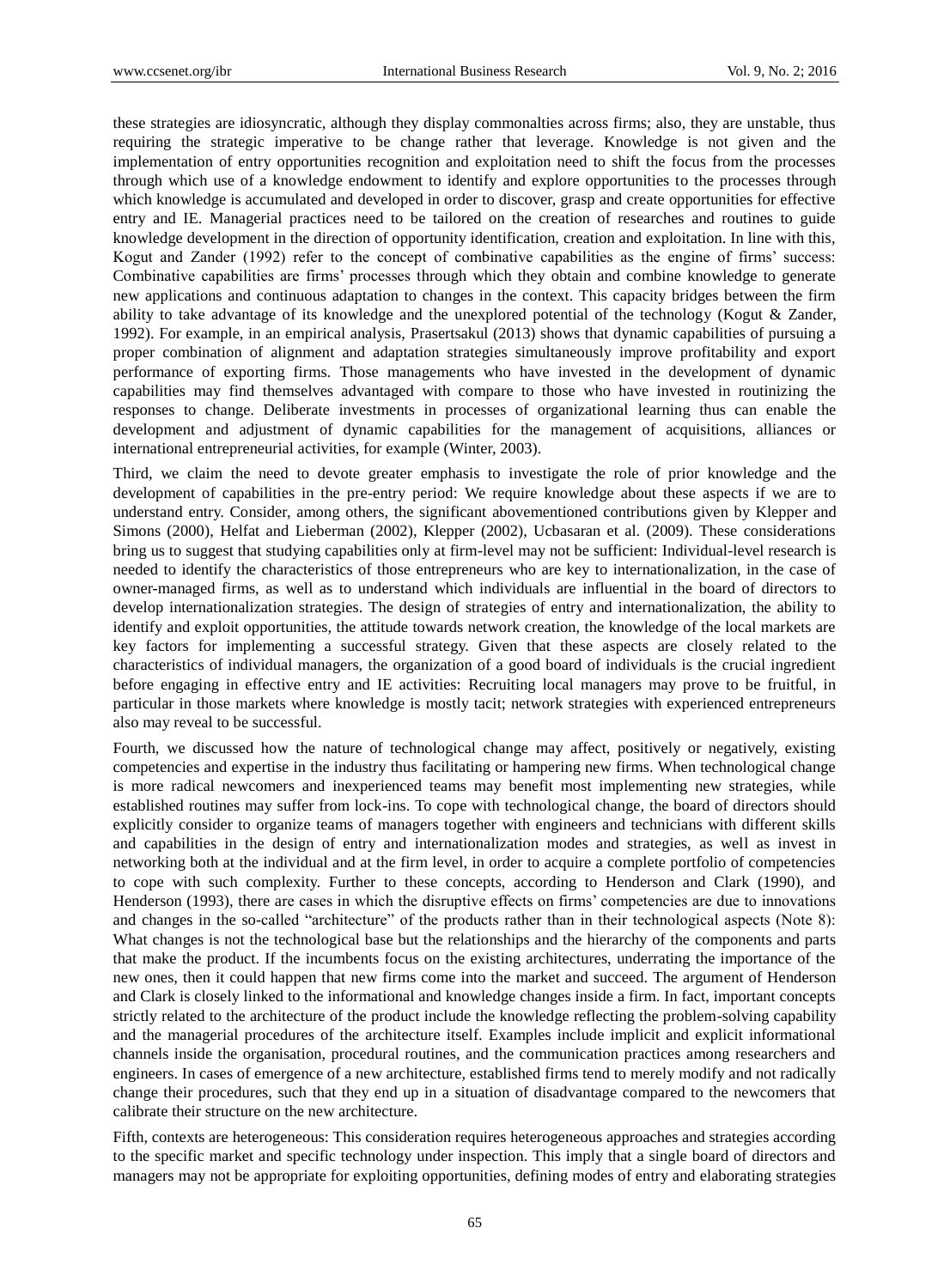for successful entry and IE. Designing different teams for different markets is more crucial the more heterogeneous the tailored markets are. Creating different international networks and involving local managers embedded in the local market may be an effective strategy to follow, in particular in the early phase after entry and/or internationalization, when the degree of uncertainty is higher; the degree of legitimization in the foreign markets may influence firms' survival: The liability of foreignness effect requires the implementation of tailored strategies to overcome the reluctance towards newness in order to successfully enter into a foreign market. In these cases, the recruitment of local managers and the development of network alliances are useful insights for the top management (Huang & Jarinto, 2015) and the lacking of competent international managers may become a serious impediment to firms' internationalization (e.g. as reported in the case of Jiaxing firms in China by Zhang & Dai, 2013).

Finally, the results after entry has occurred are uncertain by nature, given that firms are bounded rational actors and that market conditions constantly change over time. Looking at the experience of other entering firms, then, is helpful and informative, as pointed out by the studies about information and uncertainty. When new firms decide to enter the market, as well as when established firms decide to enter a new international market, new information about the characteristics of the market, consumers' preferences, degree of competition, profit opportunities, and so on, is publicly revealed more quickly. Then, when entry and IE are high, more firms can resolve their uncertainty more easily and may decide to enter and internationally expand, leading to the phenomenon of informational cascade and to a positive trials and error effect. Studies about other firms' experiences need to be explicitly consider into the tasks of the management.

#### **5. Conclusions and Future Developments**

Entry and IE are multifaceted and complex phenomena. Several studies from multiple disciplines and theories have already addressed these topics. However, the analyses have been mostly focused on issues specific to their discipline's domain underestimating the potentials of cross-disciplinary collaborations. The contribution of this paper is to propose a framework of study for deepening the knowledge about entry and intertwining the potentials of various approaches. Each single theoretical model is too simplified and restrictive to be able to capture the complexity related to entry as well as no single view reveals appropriate in the conceptual interpretation of internationalisation (Coviello & McAuley, 1999; Ireland & Webb, 2007). Therefore, this paper debates the integration of different approaches to explain entry and IE: our critical discussion results in some fruitful intertwinements among the different relevant features about entry. We believe that this paper could spawn and encourage new future collaborative and interdisciplinary research to create additional knowledge about entry and IE.

The development of our framework is related to the investigation of what determines  $\prod_{i}^{e}$  in a contextualized technological dynamic environment. Firm's capabilities and expertise  $s_i$  are the key force of our argument. We discussed how these capabilities are strongly determined by technology and technological change. We claim that prior knowledge in the pre-entry periods plays a crucial role in shaping the development of the necessary capabilities after entry: The better the match the required capabilities of the industry to enter and the pre-entry capabilities of the entrant, the more likely entry will occur, and the higher the successful rate. Consider that pre-entry capabilities are self-evaluated such that overconfident behaviours may induce entrants to suffer from cognitive biases, being excessively optimistic about their real capabilities, thus being forced to failure and to exit the market after few periods. However, this waste of resources brings also a positive externality to the society as a whole because overconfident trials and errors disclose new useful information for subsequent entry. The role of information disclosure explains the entry patterns and especially mass entry phenomena. During the waves of entry a legitimization effect is at work, which reinforces the process of entry. We conclude that changes in the technological context generate new opportunities which may stimulate new dynamics.

Our results give also a contribution to managerial implications for tailoring appropriate strategies. To sum up, we suggest: 1) internationalization strategies need to be defined in a dynamic fashion; 2) managements need to invest in the development of dynamic capabilities: The strategic imperative is change rather that leverage; 3) potential entrants need to deep analyse the correspondence between the required capabilities of the industry to enter and their pre-entry capabilities: Their success is a function of this match; 4) in order to manage technological change, the management needs to organize teams of managers together with engineers and technicians in the design of entry and internationalization modes and strategies, as well as invest in networking; 5) entering different markets or countries requires different strategies and then different management teams; 6) learning from other experiences, benefiting from new information, and the ability of coping with uncertainty should be explicit management's tasks.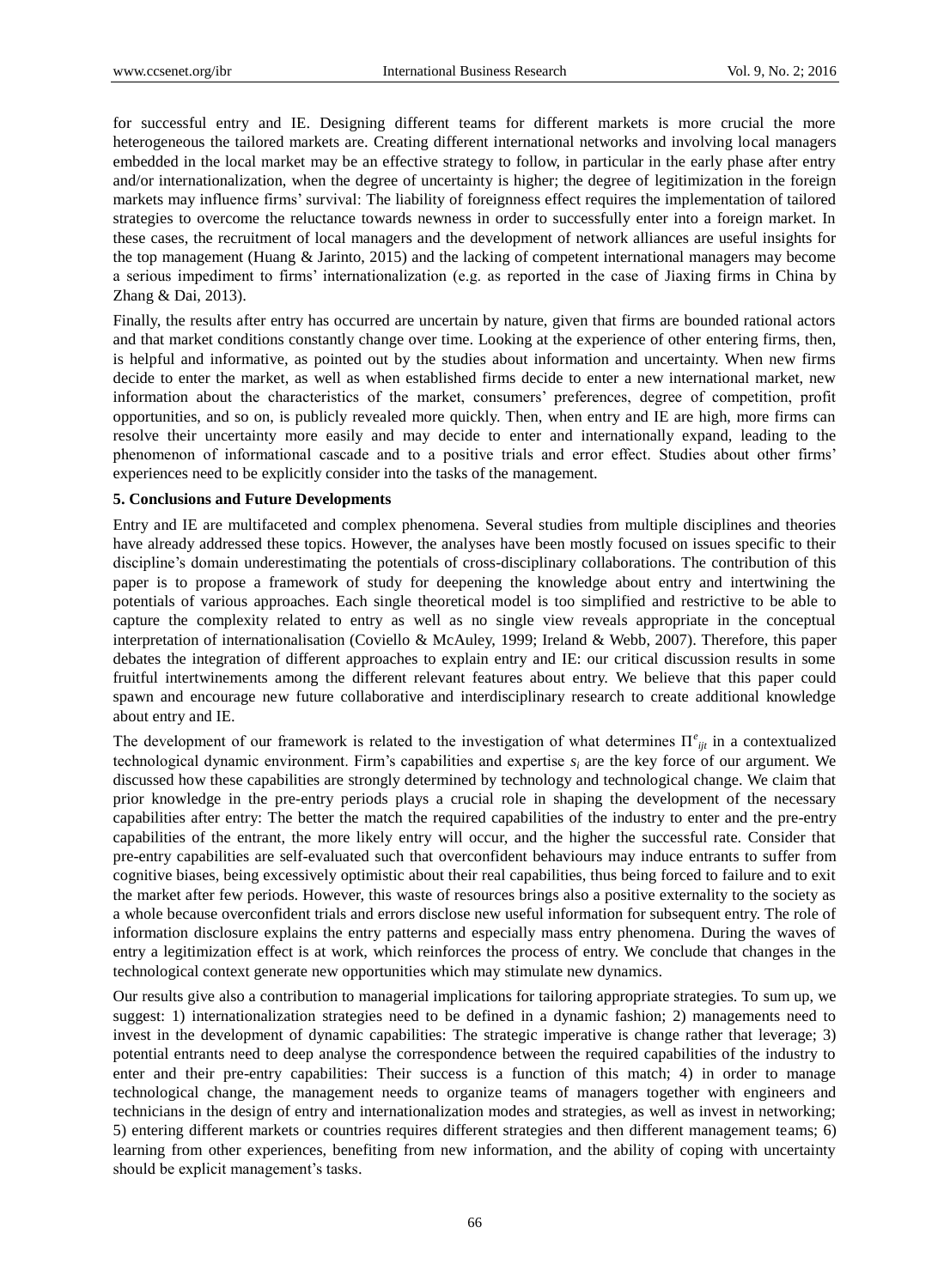The study presented in this paper does not aim to be comprehensive. Further developments of the paper would be desirable. First of all, additional theoretical work which enlarges the spectrum of analysis would be beneficial by bringing into the discussion more relevant factors which contribute to strengthen the explanation of entry and IE. Second, a more international perspective of the discussion would be desirable, studying more cases of IE which can highlight and support the features discussed in the framework of this paper. Finally, an empirical counterpart of this analysis may give more insights. Our discussion incentivises industry-specific studies: These would lead to a deeper comprehension of the real determinants of entry and IE. Also, considering regional differences and local markets' idiosyncratic characteristics would be important.

# **References**

Abernathy, W., & Utterback, J. (1978). Patterns of Industrial Innovation. *Technology Review, 80*(7), 41-47.

- Acs, Z. J., & Audretsch, D. B. (2003). An Interdisciplinary Survey and Introduction. *Handbook of Entrepreneurship Research.* Springer.
- Anderson, P., & Tushman, M. (1990). Technological Discontinuities and Dominant Designs: A Cyclical Model of Technological Change. *Administrative Science Quarterly, 35*(1), 604-633. http://dx.doi.org/10.2307/2393511
- Audretsch, D. (1995). *Innovation and Industry Evolution.* Cambridge, MA: The MIT Press.
- Audretsch, D. (2002). The Dynamic Role of Small Firms: Evidence from the U.S.. *Small Business Economics, 18*(1), 13-40. http://dx.doi.org/10.1007/978-1-4615-0963-9\_2
- Audretsch, D., & Mahmood, T. (1995). New Firm Survival: New Results Using a Hazard Function. *The Review of Economics and Statistics, 77*(1), 97-103. http://dx.doi.org/10.2307/2109995
- Autio, E., Sapienza, H. J., & Almeida, J. G. (2000). Effects of age at entry, knowledge intensity, and imitability on international growth. *Academy of Management Journal, 43*(5), 909-924. http://dx.doi.org/10.2307/1556419
- Bain, J. (1956). *Barriers to New Competition.* Cambridge Mass: Harvard University Press. http://dx.doi.org/10.4159/harvard.9780674188037
- Baldwin, J., & Gorecki, P. (1989). Firm Entry and Exit in the Canadian Manufacturing Sector, 1970-1982, *Canadian Journal of Economics, 24*(2), 300-323. http://dx.doi.org/10.2307/135625
- Banerjee, A. (1992). A Simple Model of Herd Behavior. *Quarterly Journal of Economics, 107*(3), 797-818. http://dx.doi.org/10.2307/2118364
- Barbosa, N. (2003). *What drives new firms into an industry? An integrative model of entry.* Working Paper Series No.23, Núcleo de Investigação em Microeconomia Aplicada,Universidade do Minho. Retrieved from http://www3.eeg.uminho.pt/publications/NIMAwp23.pdf
- Barnett, W. (1997). The Dynamics of Competitive Intensity. *Administrative Science Quarterly, 42*(1), 128-160. http://dx.doi.org/10.2307/2393811
- Bell, J., McNaughton, R., Young, S., & Crick, D. (2003). Towards an Integrative Model of Small Firm Internationalisation. *Journal of International Entrepreneurship, 1*(4), 339-362. http://dx.doi.org/10.1023/A:1025629424041
- Bernardo, A. E., & Welch, I. (2001). On the Evolution of Overconfidence and Entrepreneurs. *Journal of Economics & Management Strategy, 10*(3), 301-330. http://dx.doi.org/10.1162/105864001316907964
- Bikhchandani, S., Hirshleifer, D., & Welch, I. (1992). A Theory of Fads, Fashion, Custom, and Cultural Change as Informational Cascades. *Journal of Political Economy, 100*(5), 992-1026. http://dx.doi.org/10.1086/261849
- Boone, C., Bröcher, V., & Carroll, G. (2000). Custom Service: Application and Tests of Resource-partitioning Theory among Dutch Auditing Firms from 1896 to 1992. *Organization Studies, 21*(2), 355-381. http://dx.doi.org/10.1177/0170840600212003
- Brüderl, J., Preisendörfer, P., & Ziegler, R. (1992). Survival Chances of Newly Founded Business Organizations. *American Sociological Review, 57*(2), 227-242. http://dx.doi.org/10.2307/2096207
- Bruyat, C., & Julien, P. A. (2001). Defining the field of research in entrepreneurship. *Journal of Business Venturing, 16*(2), 165-180. http://dx.doi.org/10.1016/S0883-9026(99)00043-9
- Bull, I., & Willard, G. E. (1993). Towards a Theory of Entrepreneurship. *Journal of Business Venturing, 8*(3),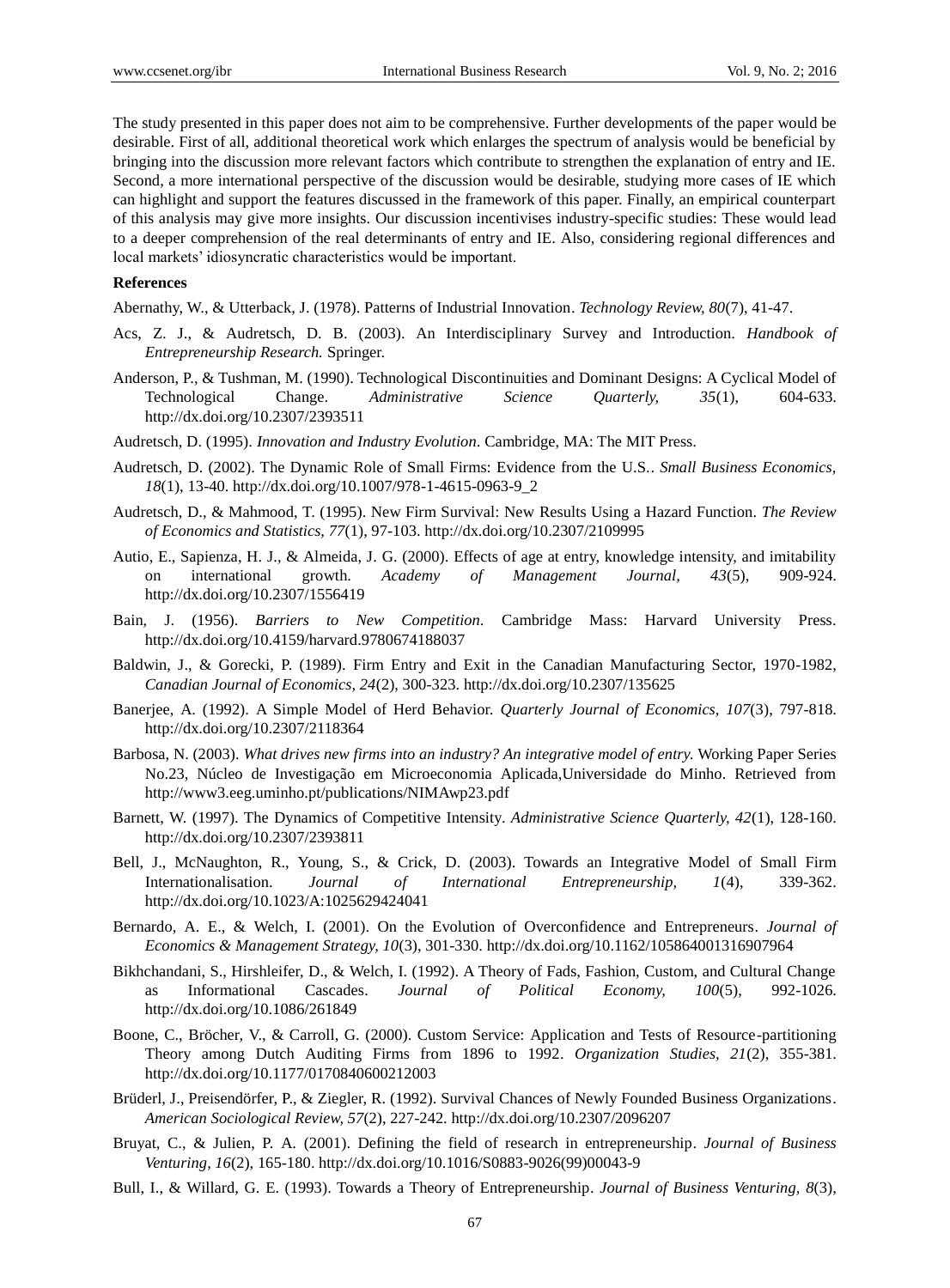183-195. http://dx.doi.org/10.1016/0883-9026(93)90026-2

- Burgel, O., & Murray, G. C. (2000). The International Market Entry Choices of Start-Up Companies in High-Technology Industries. *Journal of International Marketing, 8*(2), 33-62. http://dx.doi.org/10.1509/jimk.8.2.33.19624
- Butler, J. E., Doktor, R., & Lins, F. A. (2010). Linking International Entrepreneurship to Uncertainty, Opportunity, Discovery, and Cognition. *Journal of International Entrepreneurship, 8*(2), 121-134. http://dx.doi.org/10.1007/s10843-010-0054-x
- Carroll, G. (1985). Concentration and Specialization: Dynamics of Niche Width in Populations of Organizations. *American Journal of Sociology, 90*(6), 1262-1283. http://dx.doi.org/10.1086/228210
- Carroll, G. (1997). Long-term Evolutionary Change in Organizational Populations: Theory, Models and Empirical Findings in Industrial Demography. *Industrial and Corporate Change, 6*(1), 119-143. http://dx.doi.org/10.1093/icc/6.1.119
- Carroll, G., & Hannan, M. (1995). *Organizations in Industry: Strategy, Structure & Selection.* Oxford University Press.
- Carroll, G., & Swaminathan, A. (1992). The Organizational Ecology of Strategic Groups in the American Brewing Industry from 1975 to 1990. *Industrial and Corporate Change, 1*(1), 65-97. http://dx.doi.org/10.1093/icc/1.1.65
- Carroll, G., & Swaminathan, A. (2000). Why the Microbrewery Movement? Organizational Dynamics in the US Brewing Industry. *American Journal of Sociology, 106*(3), 715-762. http://dx.doi.org/10.1086/318962
- Casson, M. (1982). *The Entrepreneur: An Economic Theory.* Edward Elgar Publishing.
- Caves, R. E. (1998). Industrial Organization and New Findings on the Turnover and Mobility of Firms. *Journal of Economic Literature, XXXVI*(4), 1947-1982.
- Caves, R. E., & Porter, M. (1977). From Entry Barriers to Mobility Barriers: Conjectural Decisions and Contrived Deterrence to New Competition. *Quarterly Journal of Economics, 91*(2), 241-262. http://dx.doi.org/10.2307/1885416
- Cooper, A., Woo, C., & Dunkelberg, W. (1988). Entrepreneurs Perceived Chances for Success. *Journal of Business Venturing, 3*(2), 97-108. http://dx.doi.org/10.1016/0883-9026(88)90020-1
- Coviello, N. E., & Jones, M. V. (2004). Methodological Issues in International Entrepreneurship Research. *Journal of Business Venturing, 19*(4), 485-508. http://dx.doi.org/10.1016/j.jbusvent.2003.06.001
- Coviello, N. E., & McAuley, A. (1999). Internationalisation and the smaller firm: A review of contemporary empirical research. *Management International Review, 39*(3), 223-256. Retrieved from http://www.freepatentsonline.com/article/Management-International-Review/57590760.html
- Cumming, D., Sapienza, H. J., Siegel, D. S., & Wright, M. (2009). International entrepreneurship: Managerial and policy implications. *Strategic Entrepreneurship Journal, 3*(4), 283-296. http://dx.doi.org/10.1002/sej.75
- Davidsson, P. (2005). *Researching Entrepreneurship.* Springer.
- Dosi, G., & Lovallo, D. (1997). Rational Entrepreneurs or Optimistic Martyrs? Some Considerations on Technological Regimes, Corporate Entries and the Evolutionary Role of Decision Biases. In R. Garud, P. Nayyar, & Z. Shapira (Eds.), *Technological Innovation: Oversights and Foresights.* Cambridge University Press.
- Duetsch, L. (1984). An Examination of Industry Exit Patterns. *Review of Industrial Organization, 1*(1), 60-68. http://dx.doi.org/10.1007/BF02354135
- Dunne, T., Roberts, M., & Samuelson, L. (1988). Patterns of Firm Entry and Exit in U. S. Manufacturing Industries. *Rand Journal of Economics, 19*(4), 495-515. http://dx.doi.org/10.2307/2555454
- Eisenhardt, K., & Martin, J. (2000). Dynamic capabilities: What are they? *Strategic Management Journal, 21*(10-11), 1105-1121.

http://dx.doi.org/10.1002/1097-0266(200010/11)21:10/11<1105::AID-SMJ133>3.0.CO;2-E

- Gartner, W. B. (1985). A Conceptual Framework for Describing the Phenomenon of New Venture Creation. *Academy of Management Review, 10*(4), 696-706.
- Gartner, W. B. (1988). 'Who is an entrepreneur?' is the wrong question. *American Journal of Small Business,*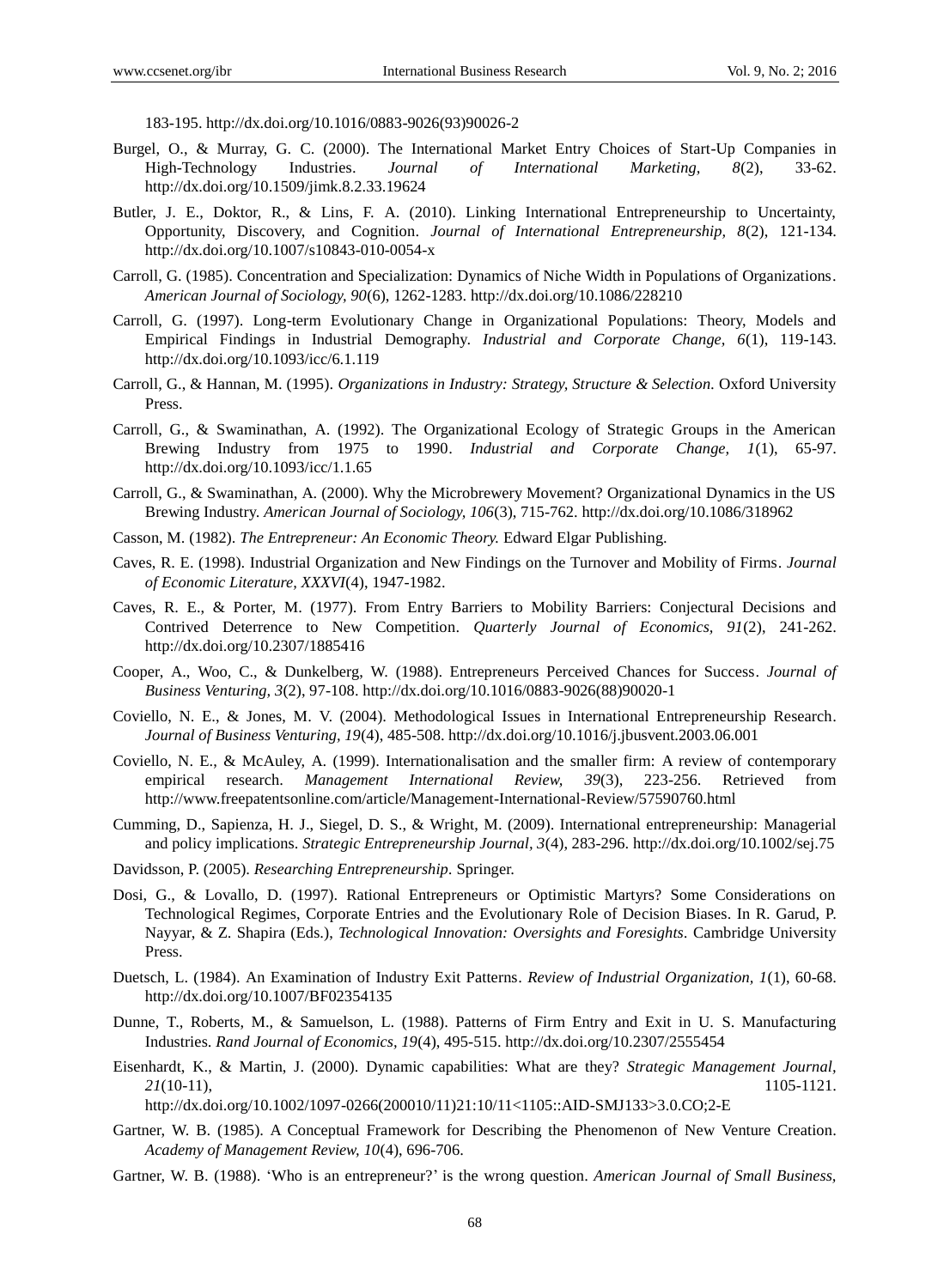*12*(4), 11-32.

- Geroski, P. (1995). What do we know about entry? *International Journal of Industrial Organization, 13*(4), 421-440. http://dx.doi.org/10.1016/0167-7187(95)00498-X
- Ghemawat, P. (1987). Investment in lumpy capacity. *Journal of Economic Behaviour and Organization, 8*(2), 265-277. http://dx.doi.org/10.1016/0167-2681(87)90008-4
- Gort, M., & Klepper, S. (1982). Time Paths in the Diffusion of Product Innovations. *Economic Journal, 92*(367), 630-653. http://dx.doi.org/10.2307/2232554
- Götz, G. (2002). Sunk Costs, Windows of Profit Opportunities, and the Dynamics of Entry. *International Journal of Industrial Organization, 20*(10), 1409-1436. http://dx.doi.org/10.1016/S0167-7187(02)00006-1
- Hannan, M., & Freeman, J. (1984). *Organizational Ecology.* Cambridge Mass: Harvard University Press.
- Henderson, R., & Clark, K. (1990). Architectural innovation: The reconfiguration of existing product technologies and the failure of established firms. *Administrative Science Quarterly, 35*(1), 9-30. http://dx.doi.org/10.2307/2393549
- Helfat, C., & Lieberman, M. (2002). The Birth of Capabilities: Market Entry and the Importance of Pre-history. *Industrial and Corporate Change, 11*(4), 725-760. http://dx.doi.org/10.1093/icc/11.4.725
- Horvath, M., Schivardi, F., & Woywode, M. (2001). On industry life-cycles: Delay, entry, and shakeout in beer brewing. *International Journal of Industrial Organization, 19*(7), 1023-1052. http://dx.doi.org/10.1016/S0167-7187(01)00062-5
- Huang, D., & Jarinto, K. (2015). Entry Mode Decision Factors Contemplated by Chinese Consulting Firms. *International Business Research, 8*(5), 252-261. http://dx.doi.org/10.5539/ibr.v8n5p252
- Ibrahim, A. B. (2004). Internationalization: Motive and process. In L. P. Dana (Ed.), *Handbook of Research on International Entrepreneurship.* Edward Elgard Publishing. http://dx.doi.org/10.4337/9781845420512.00016
- Ireland, D., & Webb J. W. (2007). A Cross-Disciplinary Exploration of Entrepreneurship Research. *Journal of Management, 33*(6), 891-927. http://dx.doi.org/10.1177/0149206307307643
- Johanson, J., & Vahlne, J. E. (1977). The Internationalization Process of the Firm-A Model of Knowledge Development and Increasing Foreign Market Commitments. *Journal of International Business Studies, 8*(1), 23-32. http://dx.doi.org/10.1057/palgrave.jibs.8490676
- Johanson, J., & Vahlne, J. E. (2009). The Uppsala Internationalization Process Model Revisited: From Liability of Foreignness to Liability of Outsidership. *Journal of International Business Studies, 40,* 1411-1431. http://dx.doi.org/10.1057/jibs.2009.24
- Jovanovic, B., & MacDonald, G. (1994). The Life Cycle of a Competitive Industry. *Journal of Political Economy, 102*(2), 322-347. http://dx.doi.org/10.1086/261934
- Kessides, I. (1990). Towards a testable model of entry: A study of the U.S. manufactured industries. *Economica, 57*(226), 219-238. http://dx.doi.org/10.2307/2554161
- Keupp, M. M., & Gassmann, O. (2009). The Past and the Future of International Entrepreneurship: A Review and Suggestions for Developing the Field. *Journal of Management, 35*(3), 600-633. http://dx.doi.org/10.1177/0149206308330558
- Khemani, R. S., & Shapiro, D. M. (1986). The determinants of new plant entry in Canada. *Applied Economics, 18*(11), 1243-1257. http://dx.doi.org/10.1080/00036848600000077
- Klepper, S. (1996). Entry, Exit, Growth and Innovation Over the Product Life Cycle. *American Economic Review, 86*(3), 562-583
- Klepper, S. (1997). Industry Life Cycles. *Industrial and Corporate Change, 6*(1), 145-181. http://dx.doi.org/10.1093/icc/6.1.145
- Klepper, S. (2002). The capabilities of new firms and the evolution of the US automobile industry. *Industrial and Corporate Change, 11*(4), 645-666. http://dx.doi.org/10.1093/icc/11.4.645
- Klepper, S., & Graddy, E. (1990). The Evolution of New Industries and the Determinants of Market Structure. *Rand Journal of Economics, 21*(1), 27-44. http://dx.doi.org/10.2307/2555491
- Klepper, S., & Miller, J. (1995). Entry, Exit, and Shakeouts in the United States in New Manufactured Products.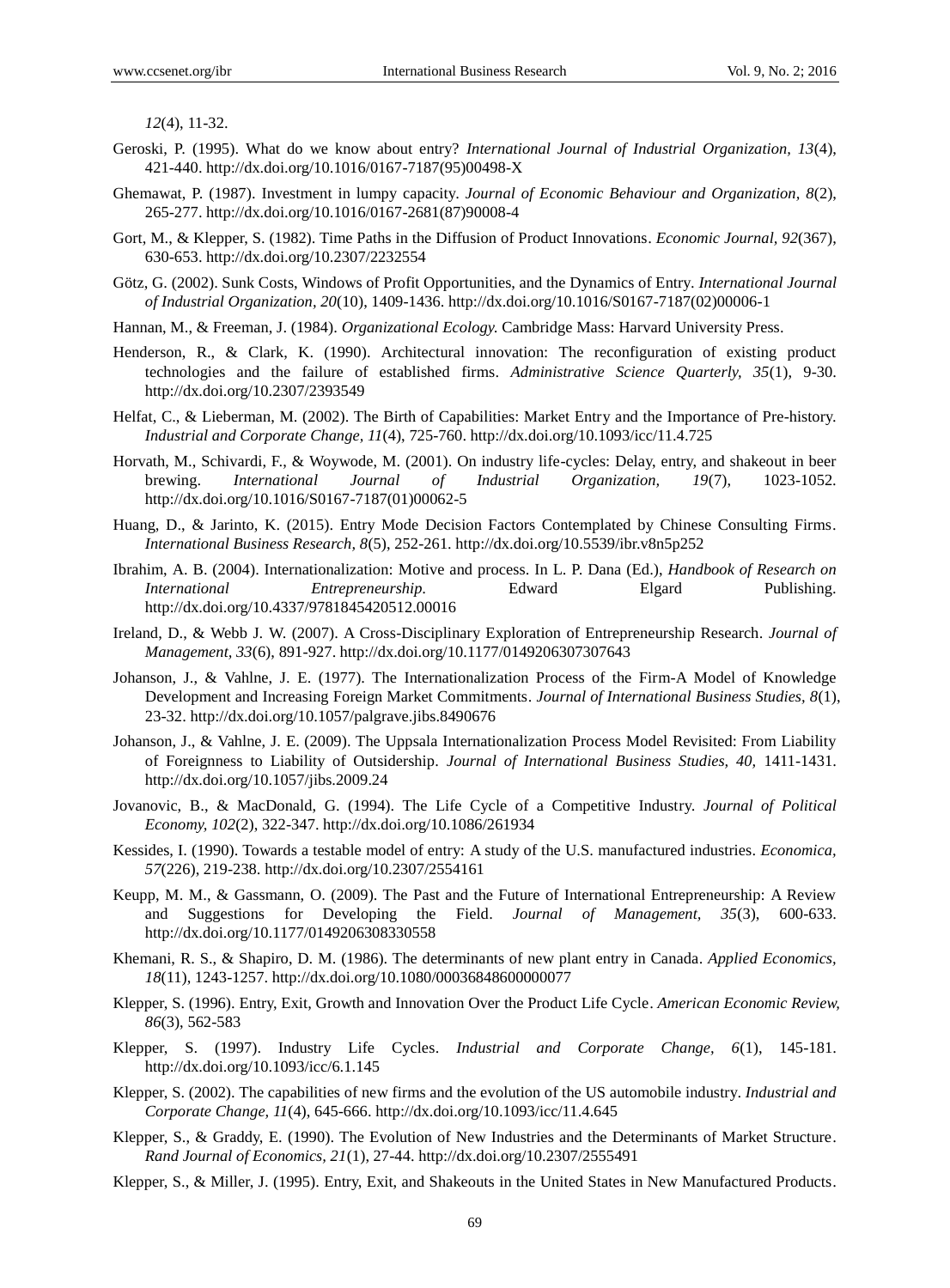*International Journal of Industrial Organization, 13*(4), 567-591. http://dx.doi.org/10.1016/0167-7187(95)00505-6

- Klepper, S., & Simons, K. L. (2000). Dominance by Birthright: Entry of Prior Radio Producers and Competitive Ramifications in the US Television Receiver Industry. *Strategic Management Journal, 21*, 997-1016. http://dx.doi.org/10.1002/1097-0266(200010/11)21:10/11<997::AID-SMJ134>3.0.CO;2-O
- Knight, G. A., & Cavusgil, S. T. (2004). Innovation, Organizational Capabilities, and the Born-Global Firm. *Journal of International Business Studies, 35*, 124-141. http://dx.doi.org/10.1057/palgrave.jibs.8400071
- Kogut, B., & Zander, U. (1992). Knowledge of the Firm, Combinative Capabilities and the Replication of Technology. *Organization Science, 3*(3), 383-397. http://dx.doi.org/10.1287/orsc.3.3.383
- Landström, H., & Lohrke, F. (2010). *Historical Foundations of Entrepreneurship Research.* Edward Elgar. http://dx.doi.org/10.4337/9781849806947
- Lee, S. H., Peng, M. W., & Barney, J. B. (2007). Bankruptcy Law and Entrepreneurship Development: A Real Options Perspective. *Academy of Management Review, 32*(1), 57-272.
- Lin, J., & Nabergoj, A. S. (2014). A Resource-based View of Entrepreneurial Creativity and Its Implications to Entrepreneurship Education. *Economic and Business Review, 16*(2), 163-183. Retrieved from http://www.ebrjournal.net/sites/index.php
- Lippman, S. A., & Rumelt, R. P. (1982). Uncertain Imitability: An Analysis of Interfirm Differences in Efficiency under Competition. *The Bell Journal of Economics, 13*(2), 418-438. http://dx.doi.org/10.2307/3003464
- Malerba, F., & Orsenigo, L. (1995). Schumpeterian patterns of innovation. *Cambridge Journal of Economics, 19*(1), 47-65.
- Malerba, F., & Orsenigo, L. (1996). Schumpeterian patterns of innovation are technology-specific. *Research Policy, 25*(3), 451-478. http://dx.doi.org/10.1016/0048-7333(95)00840-3
- Malerba, F., Nelson, R. R., Orsenigo, L., & Winter, S. G. (2008). Vertical integration and disintegration of computer firms: A History-friendly model of the co-evolution of the computer and semiconductor industries. *Industrial and Corporate Change, 17*(2), 197-231. http://dx.doi.org/10.1093/icc/dtn001
- Mason, C., & Harvey, C. (2013). Entrepreneurship: Contexts, Opportunities and Processes. *Business History, 55*(1), 1-8. http://dx.doi.org/10.1080/00076791.2012.687542
- Mata, J. (1996). Markets, Entrepreneurs, and the Size of New Firms. *Economic Letters, 52*(1), 89-94. http://dx.doi.org/10.1016/0165-1765(96)00840-3
- McDougall, P. P., & Oviatt, B. M. (2000). International Entrepreneurship: The Intersection of Two Research Paths. *Academy Management Journal, 43*(5), 902-906. http://dx.doi.org/10.2307/1556418
- McDougall, P. P., Oviatt, B. M., & Shrader, R. C. (2003). A Comparison of International and Domestic Ventures. *Journal of International Entrepreneurship, 1*(1), 59-82. http://dx.doi.org/10.1023/A:1023246622972
- Mejri, K., & Umemoto, K. (2010). Small- and Medium-sized Enterprise Internationalization: Towards the Knowledge-based Model. *Journal of International Entrepreneurship, 8*(2), 156-167. http://dx.doi.org/10.1007/s10843-010-0058-6
- Mezias, J. M., & Mezias, S. J. (2000). Resource Partitioning, the Founding of Specialist Firms, and Innovation: The American Feature Film Industry, 1912-1929. *Organization Science, 11*(3), 306-322. http://dx.doi.org/10.1287/orsc.11.3.306.12504
- Morrison, A. (2006). A contextualisation of entrepreneurship. *International Journal of Entrepreneurial Behaviour & Research, 12*(4), 192-209. http://dx.doi.org/10.1108/13552550610679159
- Nelson, R., & Winter, S. (1982). *An Evolutionary Theory of Economic Change.* Cambridge, MA: Harvard University Press.
- Orr, D. (1974). The determinants of entry: A study of the Canadian manufacturing industries. *Review of Economics and Statistics, 56*(1), 58-66. http://dx.doi.org/10.2307/1927527
- Oviatt, B. M., & McDougall, P. P. (1994). Towards a Theory of International New Ventures. *Journal of International Business Studies, 25*(1), 45-64. http://dx.doi.org/10.1057/palgrave.jibs.8490193
- Oviatt, B. M., & McDougall, P. P. (1995). Global Start-ups: Entrepreneurs on a Worldwide Stage. *Academy of*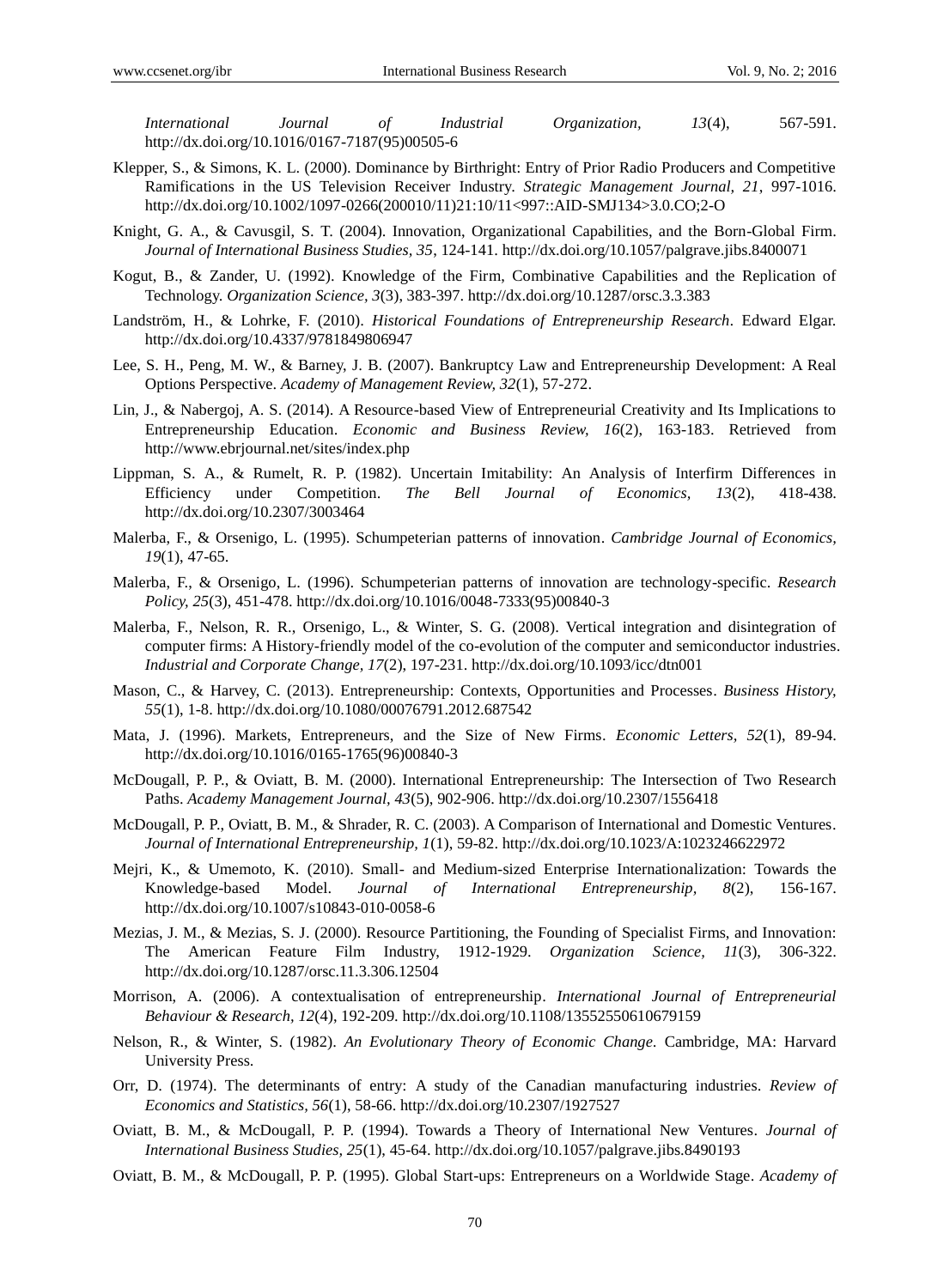*Management Executive, 9*(2), 30-44. http://dx.doi.org/10.5465/ame.1995.9506273269

- Oviatt, B. M., & McDougall, P. P. (2005). Defining International Entrepreneurship and Modeling the Speed of Internationalization. *Entrepreneurship Theory and Practice, 29*(5), 537-553. http://dx.doi.org/10.1111/j.1540-6520.2005.00097.x
- Péli, G., & Nooteboom, B. (1999). Market Partitioning and the Geometry of the Resource Space. *American Journal of Sociology, 104*(4), 1132-53. http://dx.doi.org/10.1086/210138
- Prasertsakul, D. (2013). The Role of Dynamic Capabilities in Export Performance of Firms from Emerging Economies. *International Business Research, 6*(8), 102-112. http://dx.doi.org/10.5539/ibr.v6n8p102
- Schumpeter, J. (1934, first published 1911). *The Theory of Economic Development.* Cambridge Mass: Harvard University Press.
- Schumpeter, J. (1950, first published 1942). Capitalism, Socialism and Democracy, Harper Brothers, New York. In M. Schwartz, (Ed.), *The Nature and Scope of Contestability Theory* (pp. 37-57). Oxford Economic Papers.
- Shane, S., & Venkataraman, S. (2000). The promise of entrepreneurship as a field of research. *Academy of Management Review, 25*(1), 217-221. http://dx.doi.org/10.5465/amr.2000.2791611
- Shepherd, D. A. (2003). Learning from Business Failure: Propositions about the Grief Recovery Process for the Self-Employed. *Academy of Management Review, 28*(2), 318-328. http://dx.doi.org/10.5465/AMR.2003.9416377
- Simon, H. (1982). *Models of Bounded Rationality.* Cambridge Mass: MIT Press.
- Sommer, L. (2010). Internationalization Process of Small- and Medium-sized Enterprises-A Matter of Attitude? *Journal of International Entrepreneurship, 8*(3), 288-317. http://dx.doi.org/10.1007/s10843-010-0052-z
- Short, J. (2009). The Art of Writing a Review Article. *Journal of Management, 35*(6), 1312-1317. http://dx.doi.org/10.1177/0149206309337489
- Swaminathan, A. (1995). The Proliferation of Specialist Organizations in the American Wine Industry, 1941-1990. *Administrative Science Quarterly, 40*(4), 653-680. http://dx.doi.org/10.2307/2393757
- Swedberg, R. (2000). *Entrepreneurship: The Social Science View.* Oxford University Press.
- Teece, D. J., Pisano, G., & Shuen, A. (1997). Dynamic capabilities and strategic management. *Strategic Management Journal, 18*(7), 509-533. http://dx.doi.org/10.1002/(SICI)1097-0266(199708)18:7<509::AID-SMJ882>3.0.CO;2-Z
- Tushman, M., & Anderson, P. (1986). Technological Discontinuities and Organizational Environments. *Administrative Science Quarterly, 31*(3), 439-465. http://dx.doi.org/10.2307/2392832
- Ucbasaran, D., Westhead, P., & Wright, M. (2009). The Extent and Nature of Opportunity Identification by Repeat Entrepreneurs. *Journal of Business Venturing, 24*(2), 99-115. http://dx.doi.org/10.1016/j.jbusvent.2008.01.008
- Utterback, J., & Abernathy, W. (1975). A Dynamic Model of Process and Product Innovation. *Omega, 3*(6), 639-656. http://dx.doi.org/10.1016/0305-0483(75)90068-7
- Utterback, J., & Suarez, F. (1993). Innovation, Competition, and Industry Structure. *Research Policy, 22*(1), 1-21. http://dx.doi.org/10.1016/0048-7333(93)90030-L
- Vernon, R. (1966). International Investment and International Trade in the Product Cycle. *The Quarterly Journal of Economics, 80*(2), 190-207. http://dx.doi.org/10.2307/1880689
- Windrum, P. (2003). Unlocking a lock-in: Towards a model of technological succession. In P. P. Saviotti (Ed.), *Applied Evolutionary Economics: New Empirical Methods and Simulation Techniques.* Edward Elgar. http://dx.doi.org/10.4337/9781781952894.00019
- Windrum, P., & Birchenhall, C. (2005). Structural change in the presence of network externalities: A co-evolutionary model of technological successions. *Journal of Evolutionary Economics, 15*(2), 123-148. http://dx.doi.org/10.1007/s00191-004-0226-8
- Winter, S. (1984). Schumpeterian Competition in Alternative Technological Regimes. *Journal of Economic Behaviour and Organisation, 5*(3-4), 287-320. http://dx.doi.org/10.1016/0167-2681(84)90004-0
- Winter, S. (2003). Understanding dynamic capabilities. *Strategic Management Journal, 24*(10), 991-995.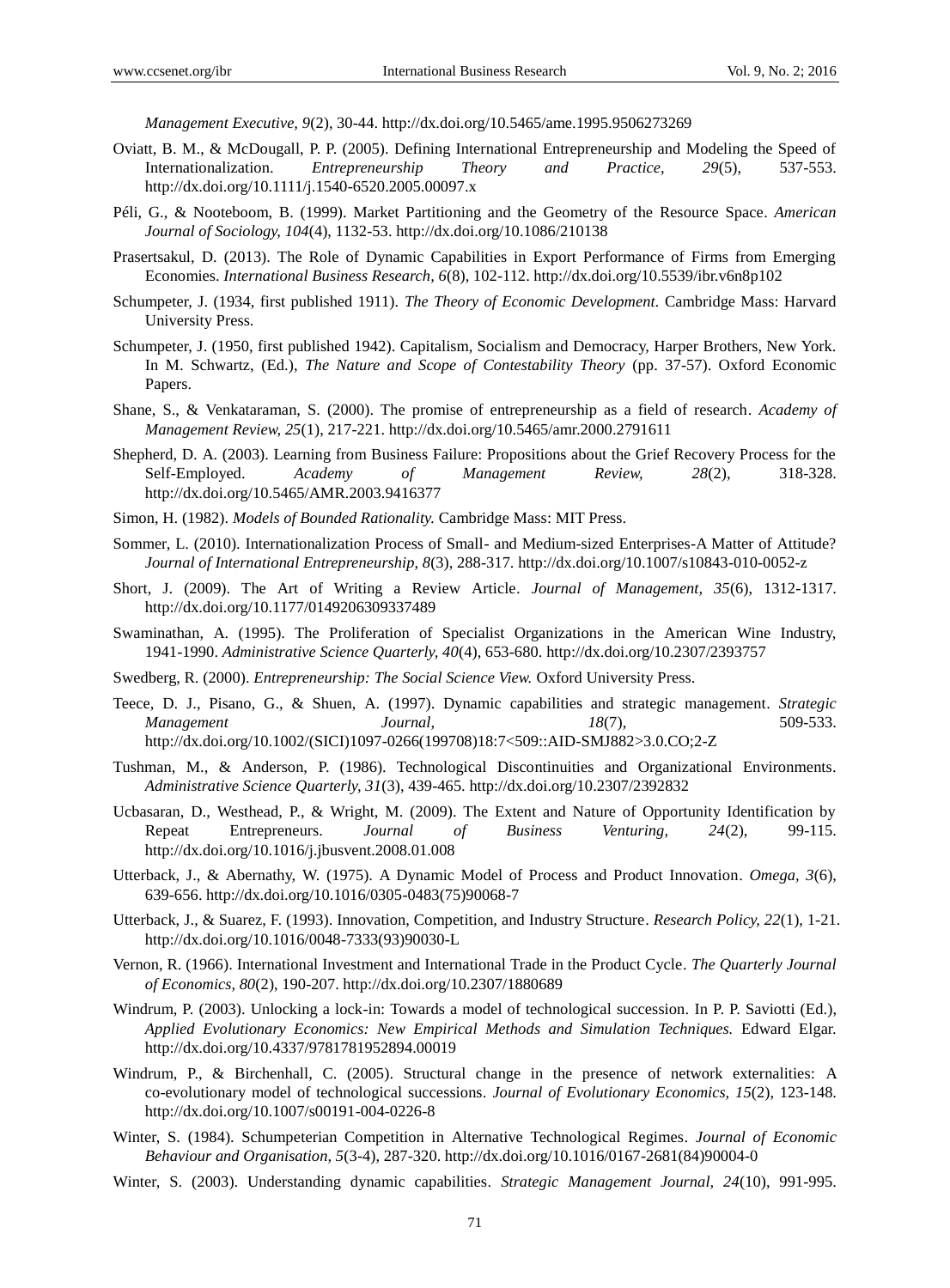http://dx.doi.org/10.1002/smj.318

- Wright, M., Westhead, P., & Ucbasaran, D. (2007). The Internationalization of SMEs and International Entrepreneurship: A Critique and Policy Implications. *Regional Studies, 41*(7), 1013-1030. http://dx.doi.org/10.1080/00343400601120288
- Zaheer, S. (1995). Overcoming the Liability of Foreignness. *Academy of Management Journal, 38*(2), 341-363. http://dx.doi.org/10.2307/256683
- Zahra, S. A., & George, G. (2002). International entrepreneurship: The current status of the field and future research agenda. In M. Hitt, D. Ireland, D. Sexton, & M. Camp (Eds.), *Strategic entrepreneurship: Creating an integrated mindset* (pp. 255-288). Blackwell Publishers.
- Zahra, S. A., Ireland, R. D., & Hitt, M. A. (2000). International expansion by new venture firms: International diversity, mode of market entry, technological learning, and performance. *Academy of Management Journal, 43*(5), 925-950. http://dx.doi.org/10.2307/1556420
- Zahra, S. A., Korri, J. S., & Yu, J. (2005). Cognition and international entrepreneurship: Implications for research on international opportunity recognition and exploitation. *International Business Review, 14*(2), 129-146. http://dx.doi.org/10.1016/j.ibusrev.2004.04.005
- Zhang, J., & Dai, X. (2013). Internationalization and "Go-Global" Strategies of Enterprises in Jiaxing City, Zhejiang Province, PRC. *International Business Research, 6*(5), 133-141. http://dx.doi.org/10.5539/ibr.v6n5p133

# **Notes**

Note 1. This is due to the fact that when the prior takes only two values, even a small number of trials (i.e. of entering firms) "[…] can move the posterior dramatically in one direction or another" (Horvath et al., 2001).

Note 2. For a detailed discussion of the hypotheses and of the geometric representation of the model, see Péli and Nooteboom (1999).

Note 3. For a detailed discussion of the differences between homogenous and heterogeneous resource bases, and the related organizations' possible strategies, see Carroll (1985).

Note 4. Carroll employs the example of readers who buy more than one newspaper.

Note 5. In one dimension a producer is represented as a segment; moving to 2 dimensions we have circles; in 3D we have spheres, and hyperspheres afterwards.

Note 6. Building a single formal model could be achievable in presence of such complex phenomena only by implementing simulation techniques, which is not the goal of this paper.

Note 7. For example, Götz (2002) presents a formal model in which a wide range of patterns of entry and market structures emerge. Considering a monopolistically competitive setting without uncertainty in a dynamic fashion, assuming the existence of sunk costs (entry barriers), a limited number of potential entrants and heterogeneity among firms, Götz shows the role of windows of profit opportunities in driving the evolution of the entry process. A rich series of cases come forward: the model is able to exhibit the product life cycle pattern, the product life cycle with the late stage entry, the traditional case in which only the most efficient firms enter the market deterring less efficient firms' entry and the path dependent case (in the sense that the equilibrium composition of types of firms is determined by the sequence of potential entrants).

Note 8. As happened in the case of photolithographic machines.

Note 9. Formally, we assume H(s) to be continuous for all  $s < s_{max}$  and  $H(s_{max})=1$ .

Note 10. We assume that *g*'(rd<sub>it</sub>)>0 and g'(rd<sub>it</sub>)<0 for all rd<sub>it</sub>>0, and l'(rc<sub>it</sub>)>0 and l'(rc<sub>it</sub>)<0 for all rc<sub>it</sub>>0, indicating diminishing returns.

#### **Appendix A**

The Industry Life-Cycle Model (Klepper, 1996).

Formally, we indicate with  $M_t$  the number of potential entrants at time  $t$ , each of which is characterized by a given level of innovative expertise  $s_i$ , that is known before the entry decision, where *i* indicates the *i*-th firm.  $H(s)$ indicates the cumulative distribution of innovative expertise, which is assumed to be the same for the potential